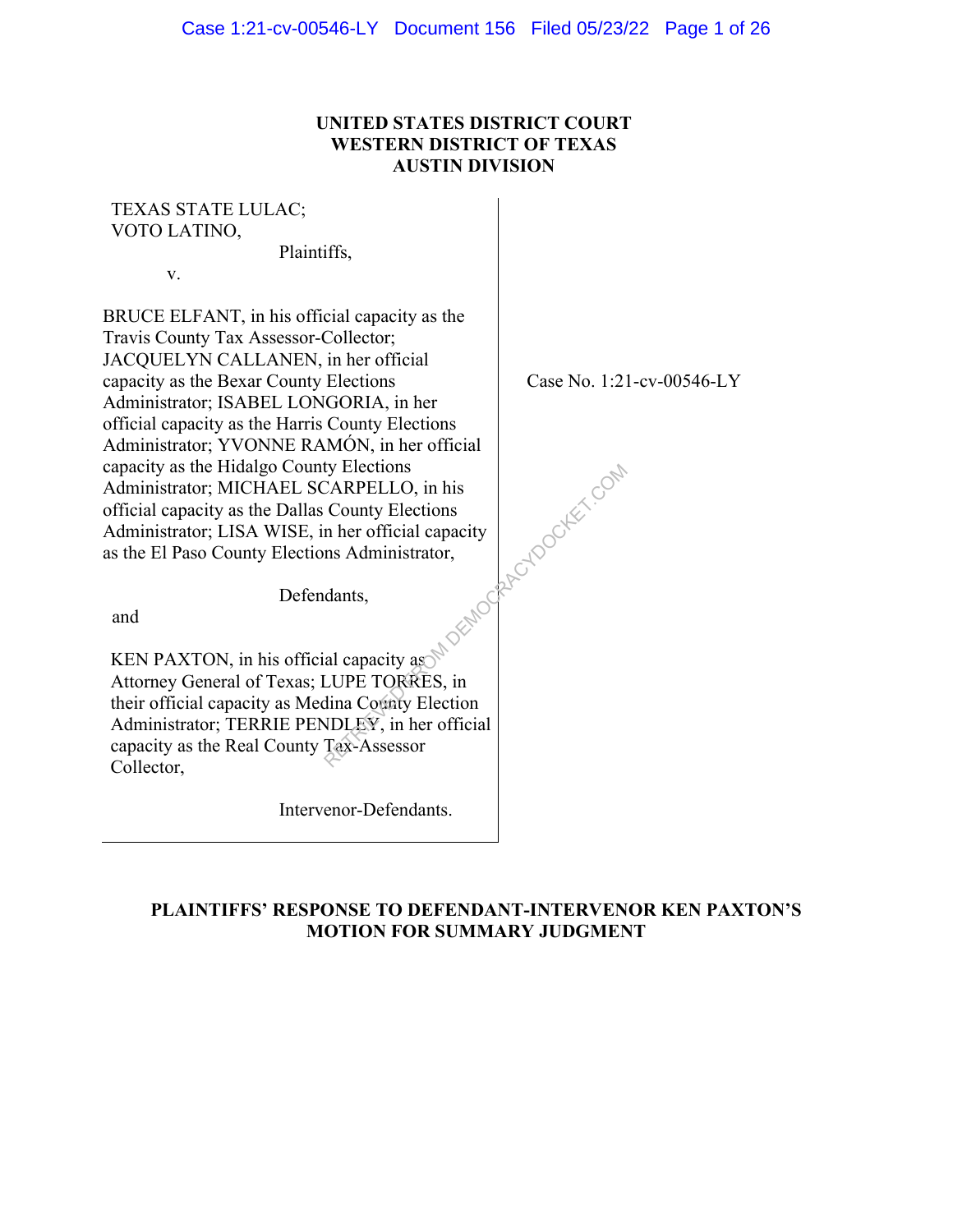## **TABLE OF CONTENTS**

| I. Plaintiffs have standing to assert claims on their behalf, and on behalf |
|-----------------------------------------------------------------------------|
|                                                                             |
|                                                                             |
|                                                                             |
|                                                                             |
| A. The Residence Restriction unduly burdens the right to vote 13            |
| B. The Temporary Relocation Provision unduly burdens the right to vote 15   |
|                                                                             |
|                                                                             |
|                                                                             |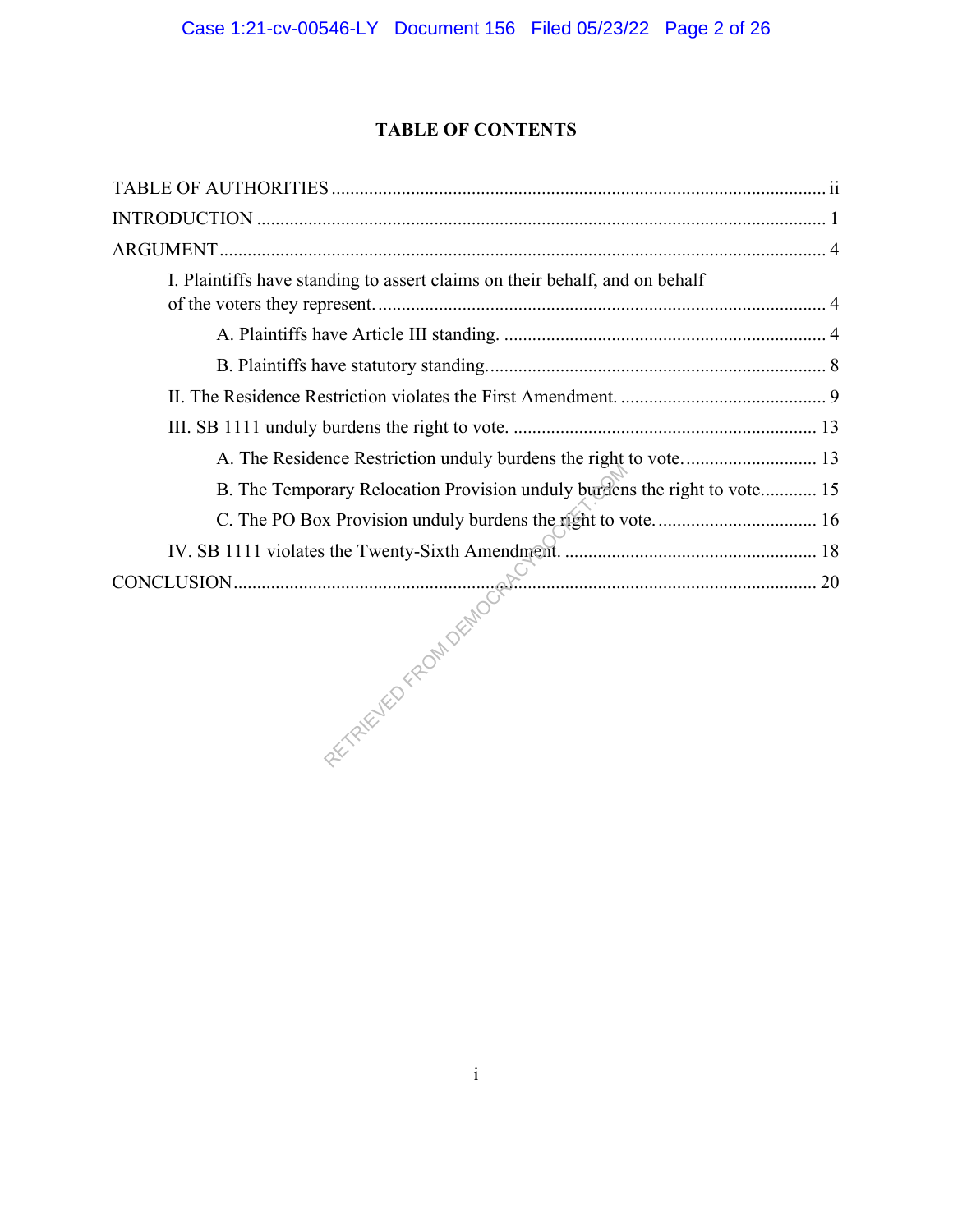# **TABLE OF POINTS AND AUTHORITIES**

# **Page(s)**

# **Cases**

| Alamo Forensic Servs., LLC v. Bexar Cnty.,                            |  |
|-----------------------------------------------------------------------|--|
| Am. Ass'n of People with Disabilities v. Herrera,                     |  |
| Am. Ass'n of People with Disabilities v. Herrera,                     |  |
| Ass'n of Am. Physicians & Surgeons v. Tex. Med. Bd.,                  |  |
| Bd. of Educ., Island Trees Union Free Sch. Dist. No. 26 v. Pico,<br>5 |  |
| Buckley v. Am. Const. Law Found.,                                     |  |
| Burdick v. Takushi,                                                   |  |
| Carrington v. Rash,                                                   |  |
| Church of Scientology of Cal. v. Cozares,                             |  |
| Church of Scientology Flag Serv. Org., Inc. v. City of Clearwater,    |  |
| Excell Willowbrook, L.L.C. v. JP Morgan Chase Bank, Nat. Ass'n,       |  |
| Exodus Refugee Immigr., Inc. v. Pence,                                |  |
| Exodus Refugee Immigr., Inc. v. Pence,                                |  |
| Ga. Coal. for People's Agenda, Inc. v. Kemp,                          |  |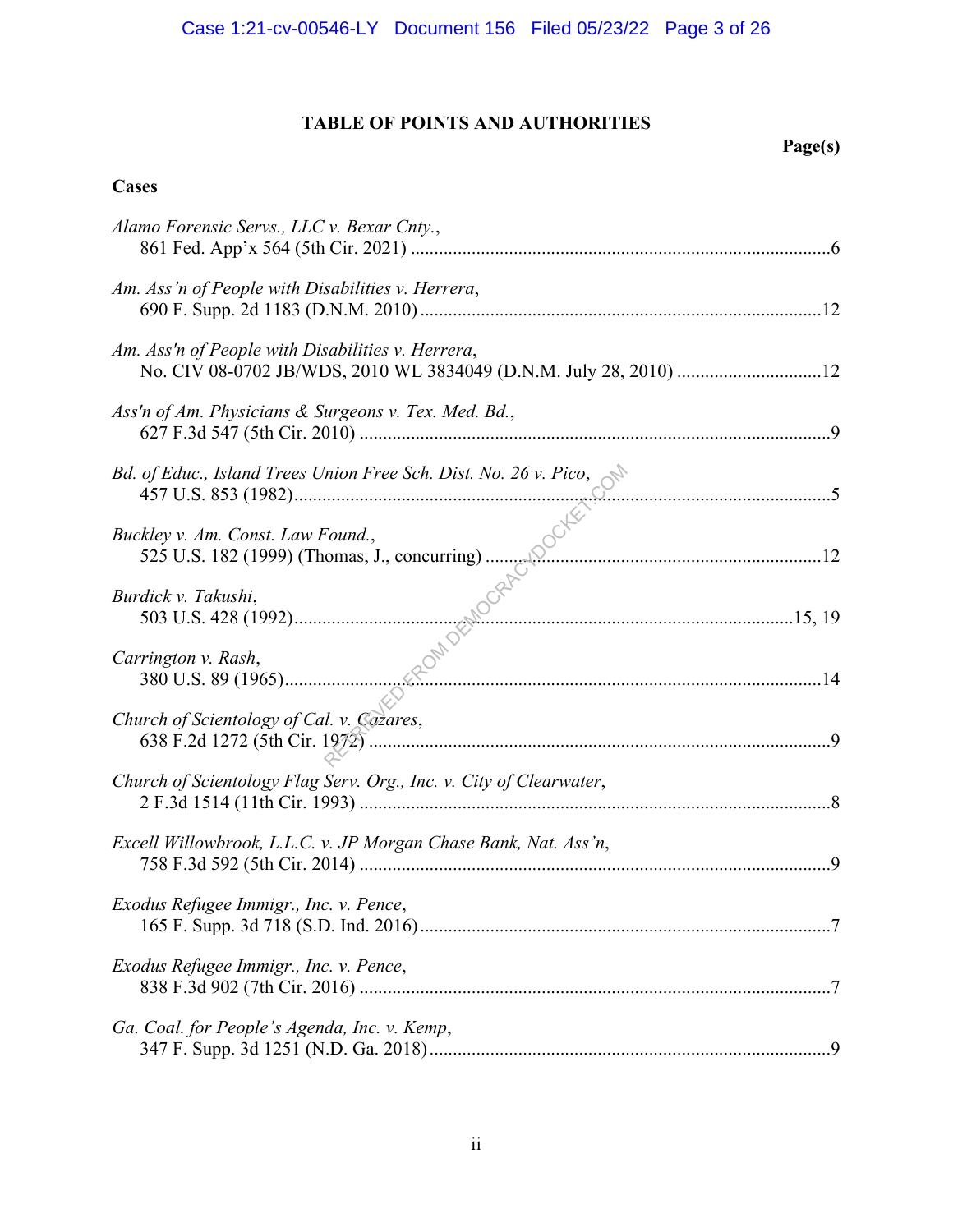# Case 1:21-cv-00546-LY Document 156 Filed 05/23/22 Page 4 of 26

| Guild v. Securus Techs. Inc.,                                        |  |
|----------------------------------------------------------------------|--|
| Hutchins by Owens v. District of Columbia,                           |  |
| Inclusive Cmtys. Project, Inc. v. Tex. Dep't of Hous. & Cmty. Affs., |  |
| Jackson v. Dukakis,                                                  |  |
| Jackson v. Sargent,                                                  |  |
| Kleindienst v. Mandel,                                               |  |
| League of Women Voters of Fla. v. Cobb,                              |  |
| Lewis v. Hughs,                                                      |  |
| Lewis v. Scott,                                                      |  |
| Lexmark Int'l, Inc. v. Static Control Components, Inc.,              |  |
| Luft v. Evers,                                                       |  |
| NAACP v. Alabama,                                                    |  |
| Pa. Psychiatric Soc'v v. Green Spring Health Servs., Inc.,           |  |
| Payne-Barahona v. Gonzales,                                          |  |
| Summers v. Earth Island Inst.,                                       |  |
| Susan B. Anthony List v. Driehaus,                                   |  |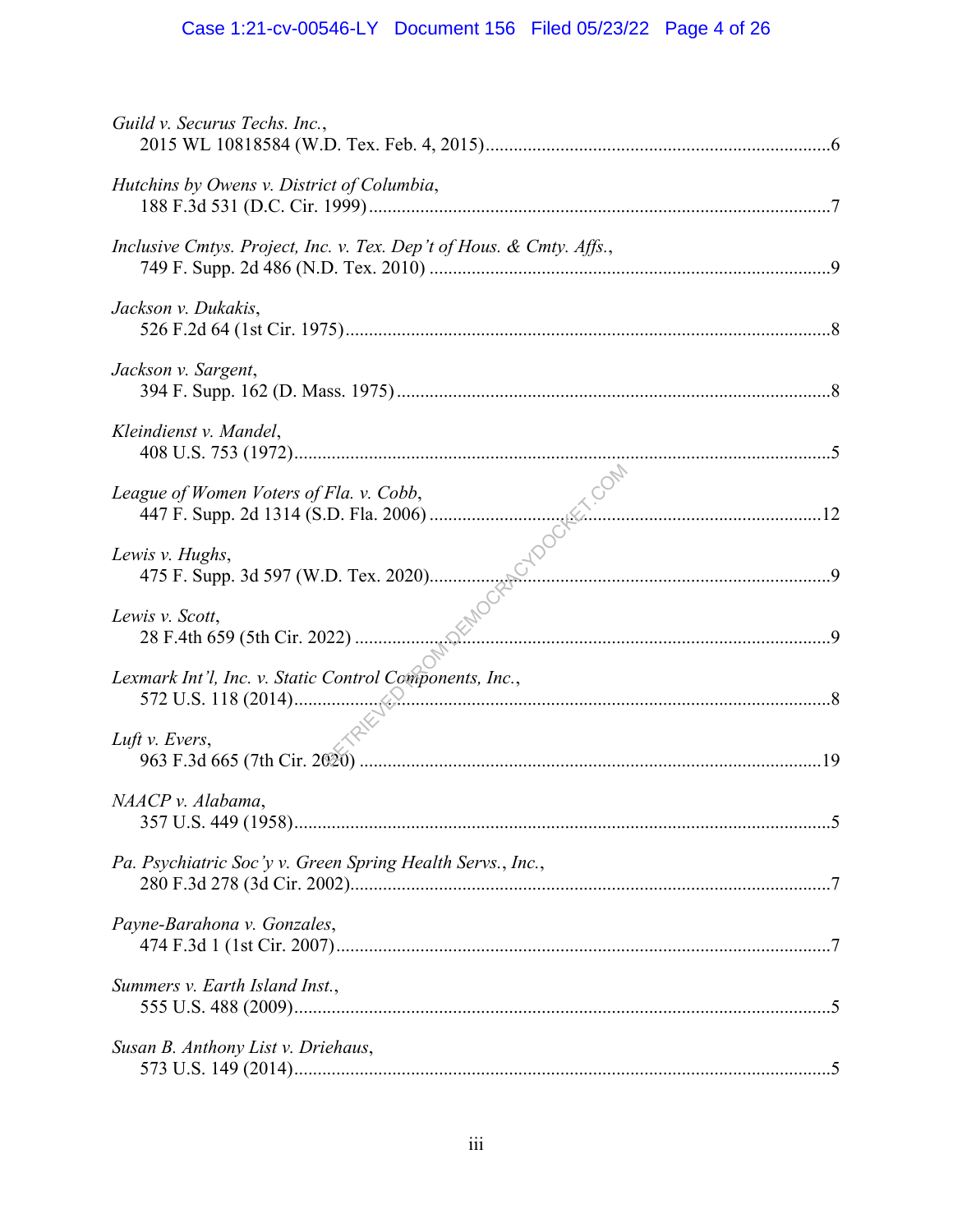# Case 1:21-cv-00546-LY Document 156 Filed 05/23/22 Page 5 of 26

| Tex. Democratic Party v. Abbott, |
|----------------------------------|
| Voting for Am., Inc. v. Steen,   |
| Walgren v. Howes,                |
| <b>Statutes</b>                  |
|                                  |
|                                  |
|                                  |
|                                  |
|                                  |
|                                  |
|                                  |
|                                  |
|                                  |
|                                  |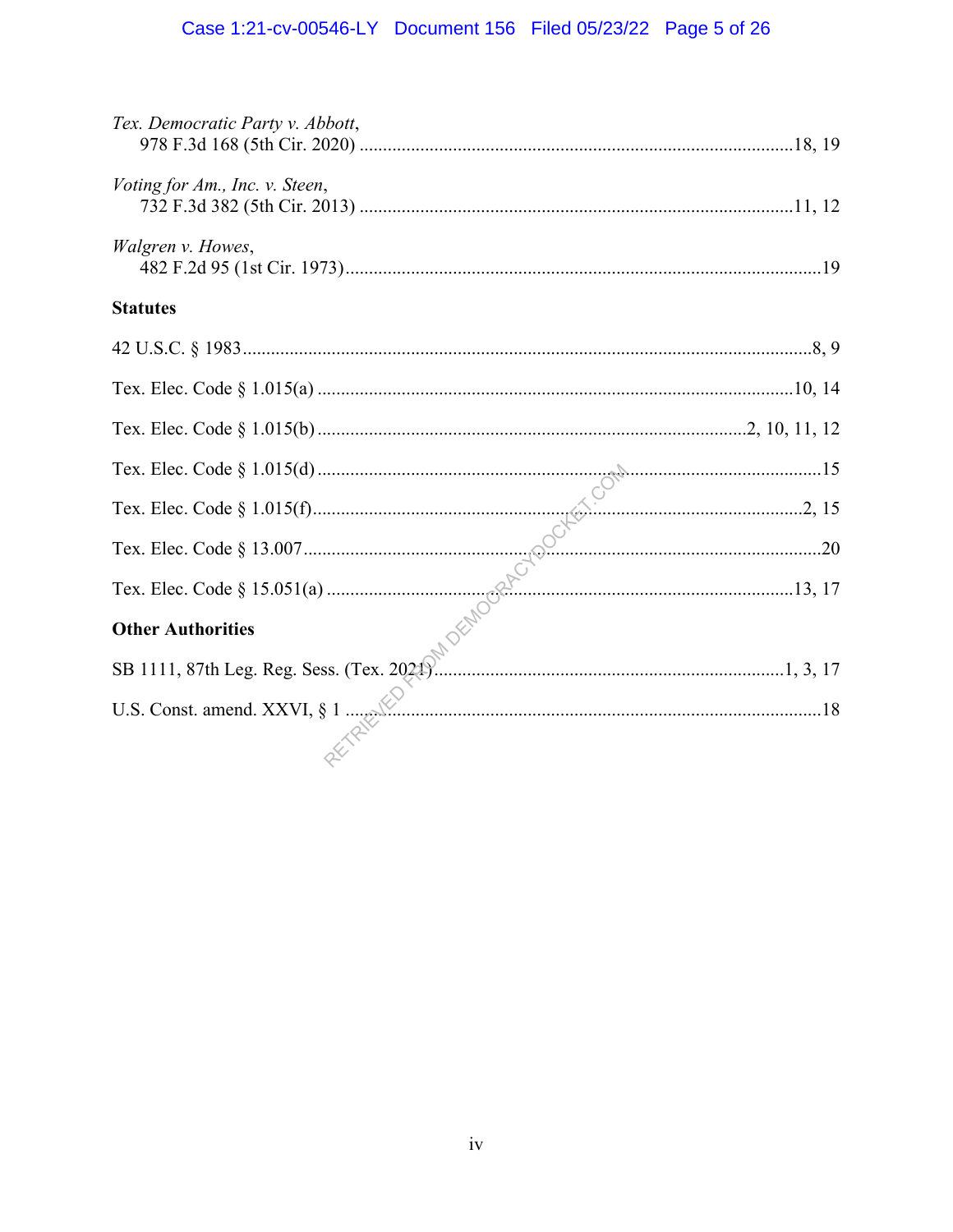#### **INTRODUCTION**

Senate Bill 1111 ("SB 1111") enacts three major changes to the Texas Election Code that make it harder for qualified Texas voters to register to vote where they live. Plaintiffs' motion for summary judgment set out why these suppressive provisions run afoul of numerous constitutional guarantees, including the First Amendment's promise of the right to free speech and association; the First and Fourteenth Amendment's protection of the right to vote; and the Twenty-Sixth Amendment's guarantee that voting rights will not be denied or abridged on account of age. *See*  Pls.' Mot. for Summ. J. and Mem. of Law in Supp., ECF No. 140 ("Pls.' MSJ").

Defendant-Intervenor Ken Paxton's competing motion for summary judgment has precious little to say about the constitutionality of the suppressive provisions at issue. *See* Def.-Intervenor Ken Paxton's Mot. for Summ. J., ECF No. 138 ("State's MSJ").<sup>1</sup> Instead, the State primarily argues that Plaintiffs Texas State LULAC ("LULAC") and Voto Latino lack standing to challenge SB 1111. That is wrong. The State's motion ignores undisputed evidence that Plaintiffs have been required to divert resources from other programming to contend with SB 1111's suppressive effects in Texas and, also, that each organization has been chilled in its communication with members and potential registrants. Those harms inflicted by SB 1111 are more than sufficient for Plaintiffs to establish organizational standing. LULAC also independently has associational standing because all of its members have been harmed—SB 1111 chills LULAC's ability to speak to, advise, or even assist its members with voter registration, violating the members' rights to hear and receive this information. tutionality of the suppressive provisions<br>
nm. J., ECF No. 138 ("State's MSJ").<sup>1</sup><br>
State LULAC ("LULAC") and Voto Latin<br>
Extate's motion ignores undisputed evide<br>
is from other programming to contend v<br>
that each organiza

 $<sup>1</sup>$  Two county officials who also intervened in this case as defendants join the State's motion, but</sup> do not offer any separate arguments in support of it. *See generally* Intervenor-Defs. Torres and Pendley's Notice of Joinder, ECF No. 139.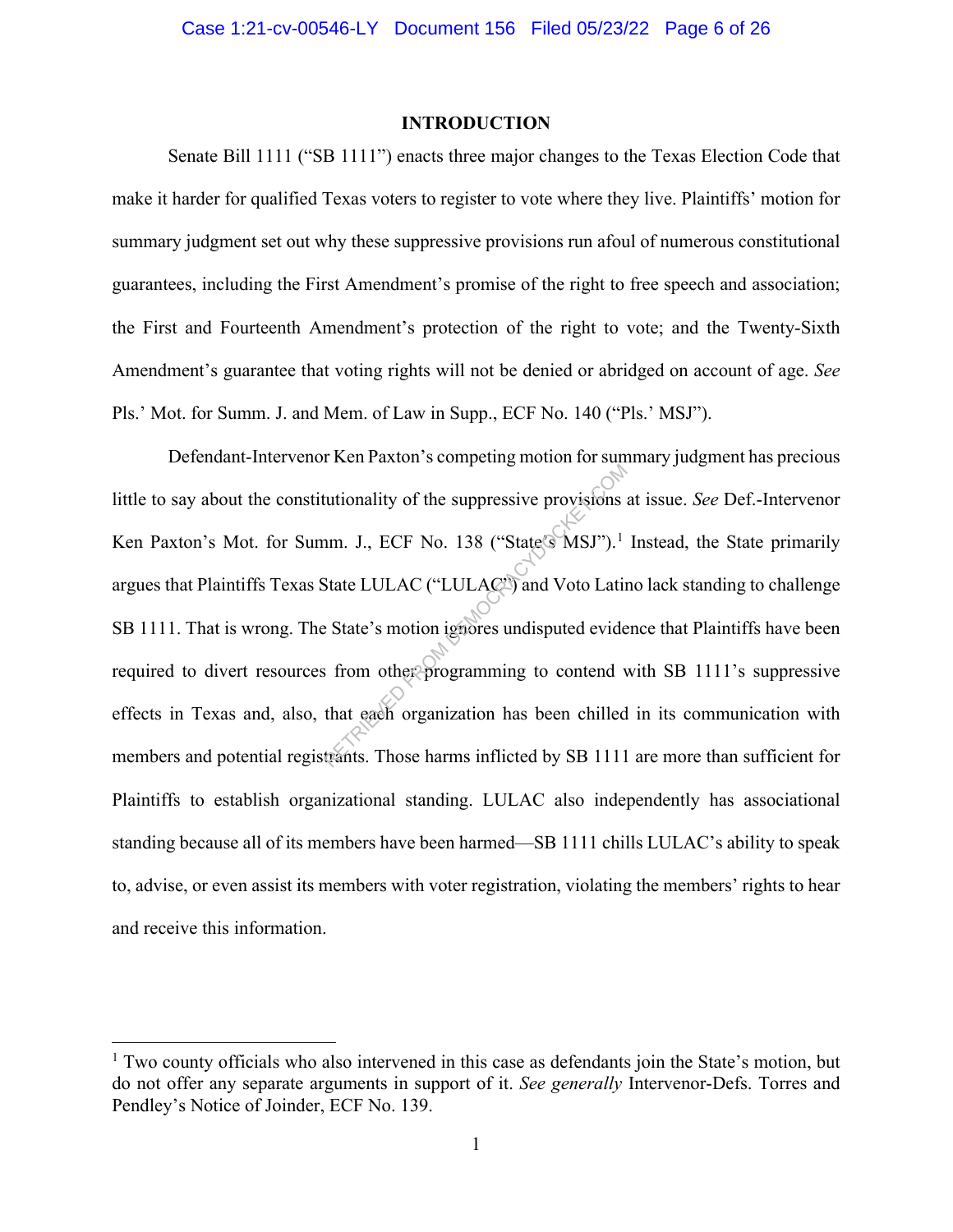#### Case 1:21-cv-00546-LY Document 156 Filed 05/23/22 Page 7 of 26

On the merits, the State presents only thin arguments in support of the law, none of which can withstand scrutiny. Section 1.015(b) of the Texas Election Code bars would-be voters from "establish[ing] residence" in a Texas county "for the purpose of influencing the outcome of a certain election." Tex. Elec. Code § 1.015(b) ("Residence Restriction"). It therefore disenfranchises voters who move within Texas with the intent to establish residence if they do so to engage in constitutionally-protected activity, like registering to vote, running for office, or volunteering on a campaign. The State's only defense of the Residence Restriction is to say that it applies solely to individuals trying to fraudulently register where they do not actually live. That badly misreads the relevant statutory text and, unsurprisingly, nearly every County Defendant made clear that they understand the law to apply even to individuals seeking to establish a *bona fide* residence in a Texas county. The State may not jerry-rig an implausible and post-hoc interpretation to remedy the Residence Restriction's facial unconstitutionality. Such blatant misreading of the statutory text does nothing to remedy the chilled speech suffered by those who fall, or may fall, within the law's true ambit. Example 1 and the law to apply even to individuals<br>county. The State may not perry-rig and<br>ne Residence Restriction's facial uncorrect does nothing to remedy the chilled spaw's true ambit.

The second provision at issue, Texas Election Code § 1.015(f) ("Temporary Relocation Provision"), provides that a person "may not designate a previous residence as a home and fixed place of habitation unless the person inhabits the place at the time of designation and intends to remain." *Id.* § 1.015(f). In other words, Texans may not register at an address they do not "inhabit[]" and "intend[] to remain" at "at the time" they register. That bars Texans temporarily away from a family residence for school or work from registering at their home because do not "inhabit" it when they register. And because existing Texas law bars would-be voters from registering at an address they are at only temporarily, such as a dormitory or short-term work detail, many are left without *any* appropriate address for registration. The State's sole defense, again, is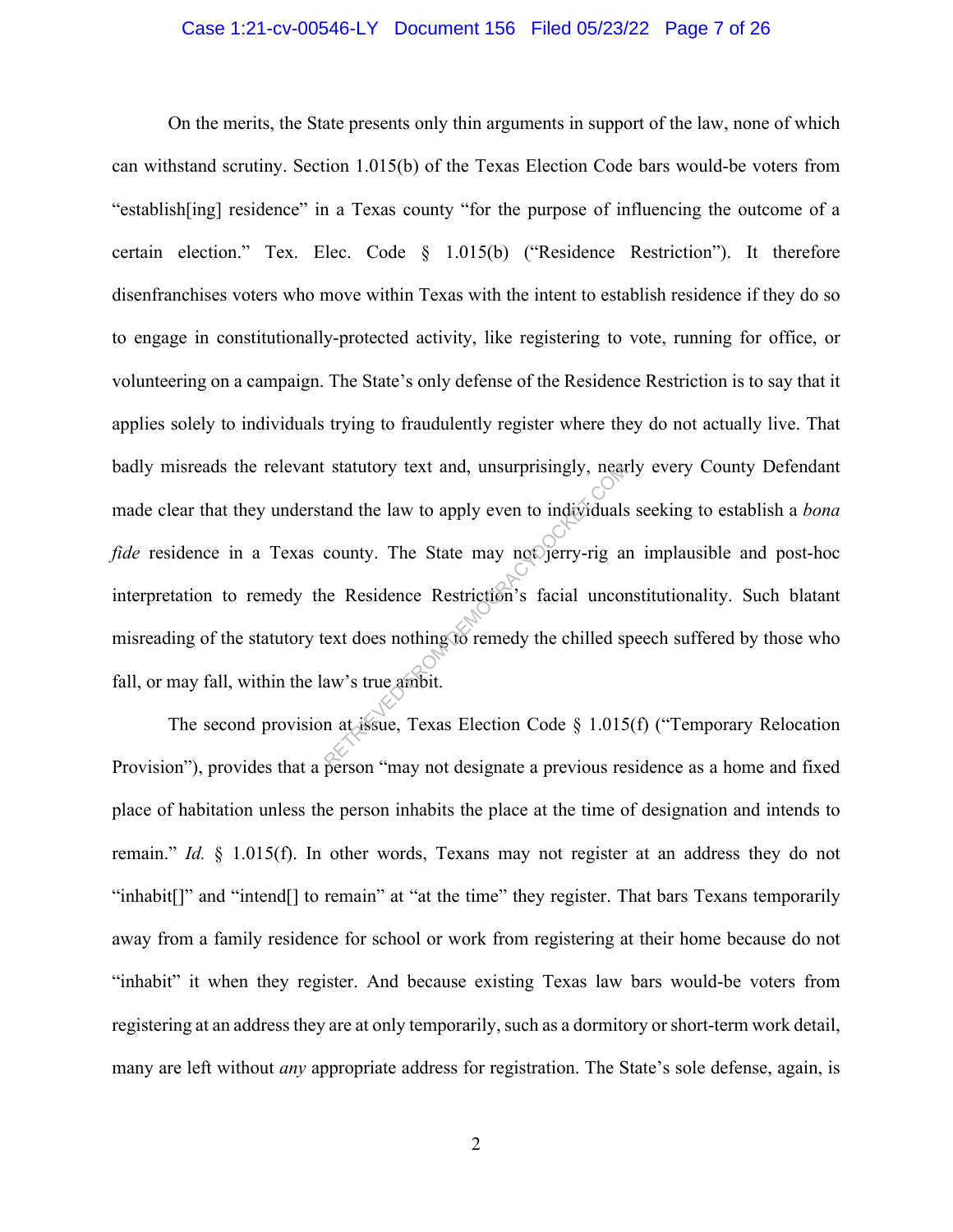#### Case 1:21-cv-00546-LY Document 156 Filed 05/23/22 Page 8 of 26

to misread the plain text of the statute and insist that voters may also register wherever they live. But that ignores that many registrants now *cannot* register at what they consider their true home because they do not presently inhabit it and intend to remain at it—*or* at the temporary quarters they currently occupy. The State's bare and unsupported insistence to the contrary offers cold comfort to voters who must navigate this contradictory legal thicket. And it again offers no remedy to organizations like Plaintiffs, who are chilled in their ability to advise potential registrants on how to register without violating Texas law.

Finally, SB 1111 imposes an arbitrary and burdensome process on how some voters update their residential address. SB 1111 §§ 2-5 ("PO Box Provision"). The State insists this burden is justified by its need to ensure people vote where they live. But even if this were a real issue in Texas (and it is not) the State fails to explain why that interest supports requiring only *some* voters, but not others, to supply proof of residence when providing similar residential information to registrars. No such interest exists. Existing Texas law already barred people from registering at non-residential addresses and the PO Box Provision burdens voters making good faith efforts to correct their registrations but does nothing to impede any hypothetical bad actor trying to register fraudulently.  $R$ <br>
re people vote where they live. But ever<br>
re people vote where they live. But ever<br>
re fails to explain why that interest support<br>
coof of residence when providing similar<br>
exists. Existing Texas law already barre<br>
d

Because the State has failed to show through undisputed material that Plaintiffs lack standing, or that any of the suppressive provisions at issue are constitutional, its motion must be denied.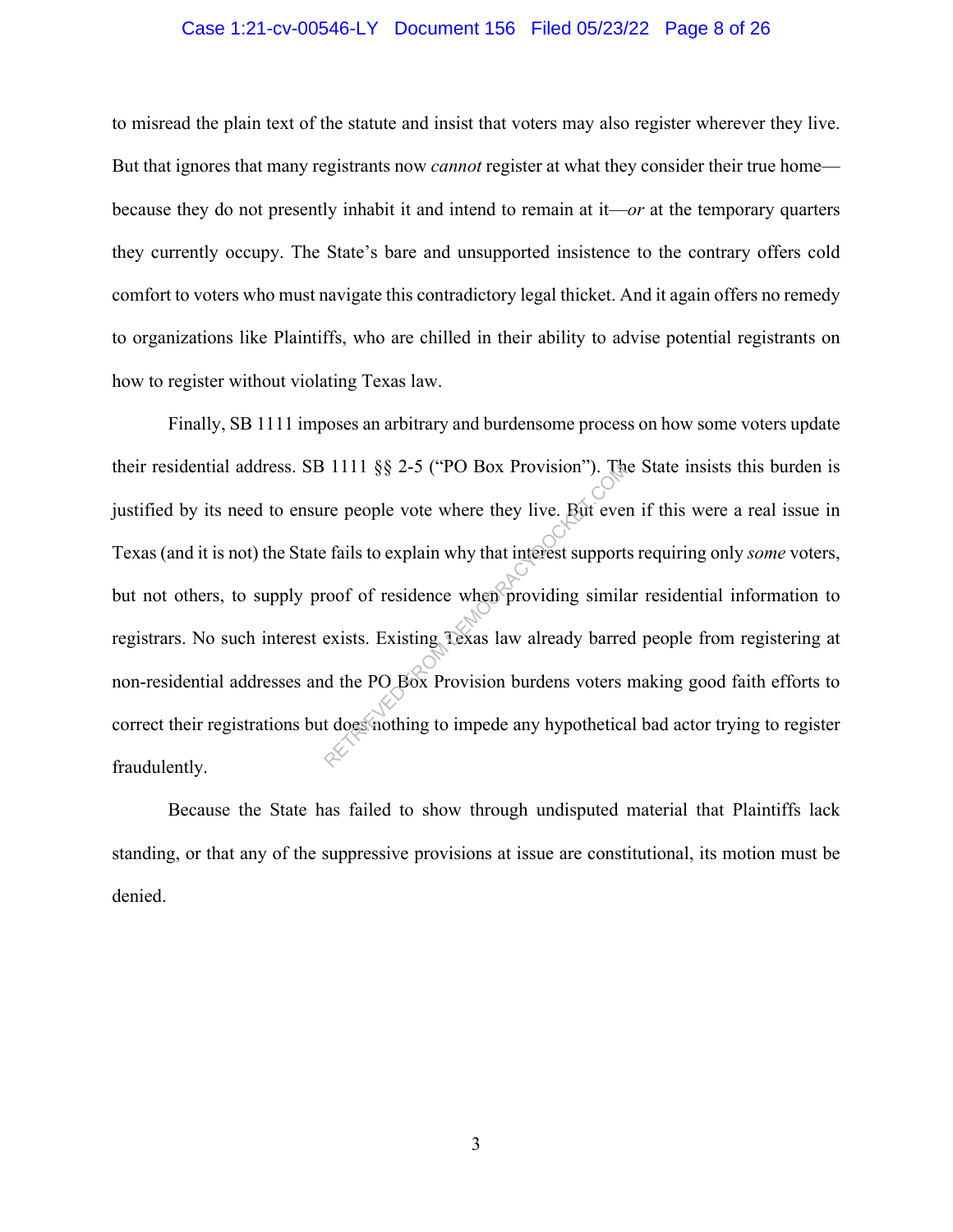#### **ARGUMENT**

## **I. Plaintiffs have standing to assert claims on their behalf, and on behalf of the voters they represent.**

### **A. Plaintiffs have Article III standing.**

Plaintiffs LULAC and Voto Latino have Article III standing because SB 1111 injures them directly. SB 1111 forces Plaintiffs to divert resources from their usual activities to attempt to ameliorate the statute's harm to their respective missions. *See* LULAC Tr. 72:11-73:5 (App. 113- 14); Voto Latino Tr. 90:12-17 (App. 098); *id.* at 106:22-107:19 (App. 099-100); Pls.' MSJ at 33- 34. The State ignores this evidence of the Plaintiffs' diverted resources altogether. Instead, it contends that LULAC "disclaimed any assertion of organizational standing" in its Rule 30(b)(6) deposition. Not so. Plaintiffs alleged LULAC's organizational standing in the complaint, *see*  Compl. ¶ 20; *see also* Pls.' MSJ at 31-34, and LULAC's 30(b)(6) deponent repeatedly testified that SB 1111 injured the organization directly. LULAC Tr. 31:14-32:4 (App. 106-07) (discussing chilling effect on LULAC's voter registration efforts); *id.* at 72:11-73:5 (App. 113-14) (discussing diversion of resources injury). As to Voto Latino, the State raises no argument at all that the organization lacks standing due to its diversion of resources. *See* State's MSJ at 7-8. laimed any assertion of organizational state<br>
Ifs alleged LULAC's organizational state<br>
MSJ at 31-34, and LULAC's 30(b)(6) c<br>
anization directly. LULAC Tr. 31:14-32:<br>
voter registration efforts); *id.* at 72:11-73<br>
y). As

The State also challenges LULAC's assertion of an organizational injury from the chilling effect that SB 1111 has on its voter registration efforts. *See* State's MSJ at 7; *but see* Pls.' MSJ at 31-32. Although the State admits that this "chilling, if established factually, could satisfy organizational standing," State's MSJ at 7, it claims the injury has not been established here because "LULAC did not sue any of the prosecutors in Texas who could have actually prosecuted them" and "[t]here is no factual allegation that any of the county-level elections administrators are intent on prosecuting LULAC." *Id.* But the State's argument misses a crucial factual detail: The County Defendants directly chill LULAC's protected activity because they process voter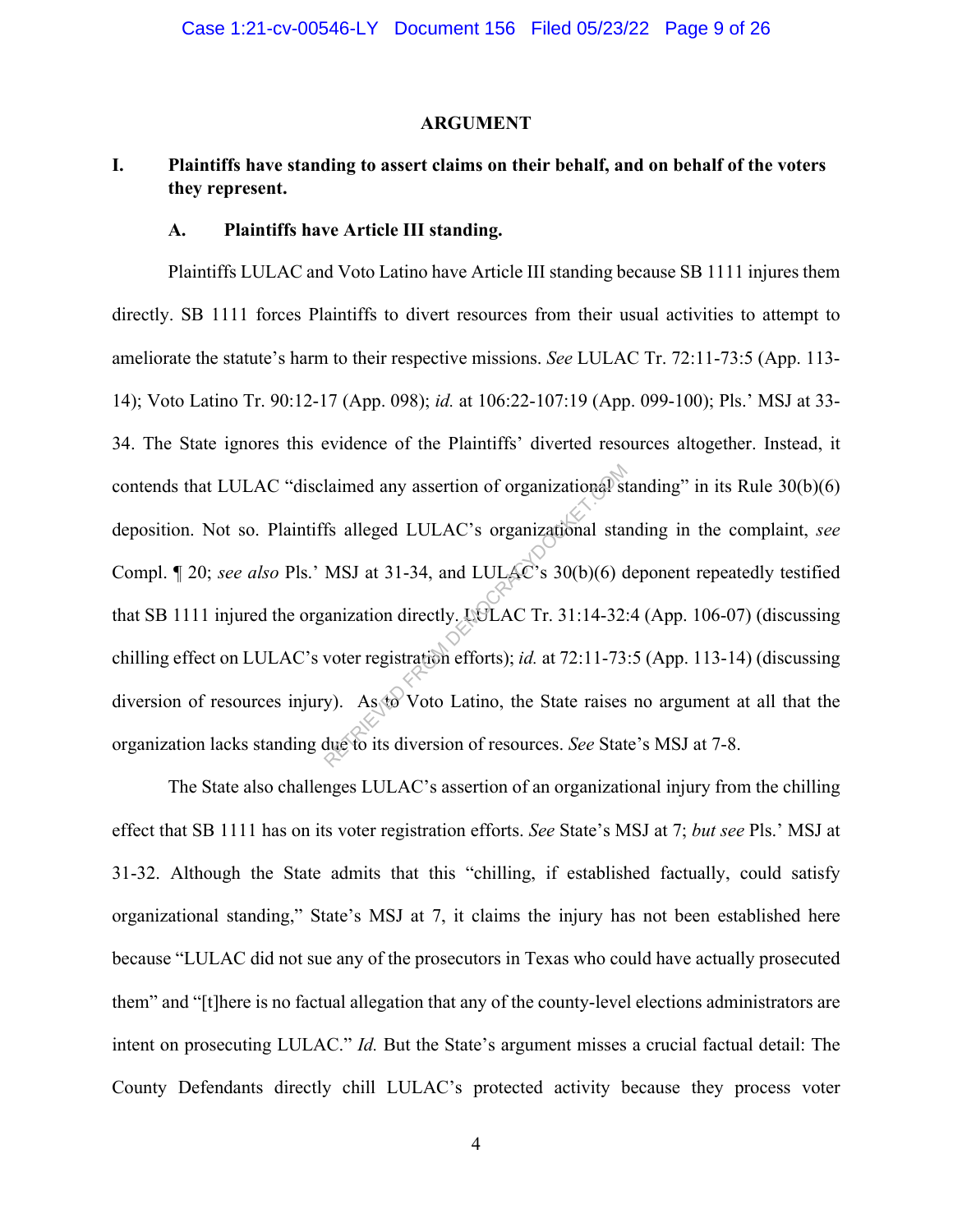#### Case 1:21-cv-00546-LY Document 156 Filed 05/23/22 Page 10 of 26

registration applications and are required to notify law enforcement if they become aware of unlawful voter registration. *See* Pls.' MSJ at 38 (citing Eldred Tr. 196:1-6; Tex. Elec. Code § 15.028). The chilling injury is traceable to this conduct by the County Defendants, and LULAC need not separately sue local prosecutors to establish Article III standing. *See Susan B. Anthony List v. Driehaus*, 573 U.S. 149, 153, 159-61 (2014) (finding plaintiff had standing to bring First Amendment claim against Ohio Election Commission over Ohio statute prohibiting "false statements" during political campaigns due to chilling effect of threat of criminal prosecution, where Commission was obligated to "refer" violations "to the relevant county prosecutor" and no prosecutors were named as defendants). $2$ 

The State's contention that LULAC lacks associational standing because it has not identified any specific injured members is also misguided. State's MSJ at 8. The "requirement of naming the affected members" is "dispensed with  $\mathbb{R}$ . where all the members of the organization are affected by the challenged activity." *Summers v. Earth Island Inst.*, 555 U.S. 488, 498-99 (2009); *see also NAACP v. Alabama*, 357 U.S. 449, 459 (1958) (all organization members affected by release of membership lists). Here, all LULAC members in Texas are harmed by SB 1111, which chills the ability of the organization to speak with its members about various aspects of voter registration. *See* LULAC Tr. 28:19-30:13 (App. 103-05); *id* at 31:14-32:4 (App. 106-07). The Supreme Court has explained that it is "well established that the Constitution protects the right to receive information and ideas." *Kleindienst v. Mandel*, 408 U.S. 753, 762–63 (1972) (collecting cases and explaining history of this right); *see also Bd. of Educ., Island Trees Union Free Sch. Dist. No. 26 v. Pico*, 457 U.S. 853, 867 (1982) (similar). LULAC's members participate in detendants).<sup>2</sup><br>
ion that LULAC lacks associational s<br>
ed members is also misguided. State's M<br>
rs" is "dispensed with.... where all the 1<br>
yed activity." Summers v. Earth Island<br>
labama, 357 U.S. 449, 459 (1958) (all or i

<sup>2</sup> Voto Latino also has organizational standing because of the chill SB 1111 imposes upon it. *See, e.g.*, Voto Latino Tr. 51:3-24 (App. 089); *id*. at 70:3-7 (App. 095); *id.* at 106:22-107:19 (App. 099- 100). The State's motion raises no argument to the contrary.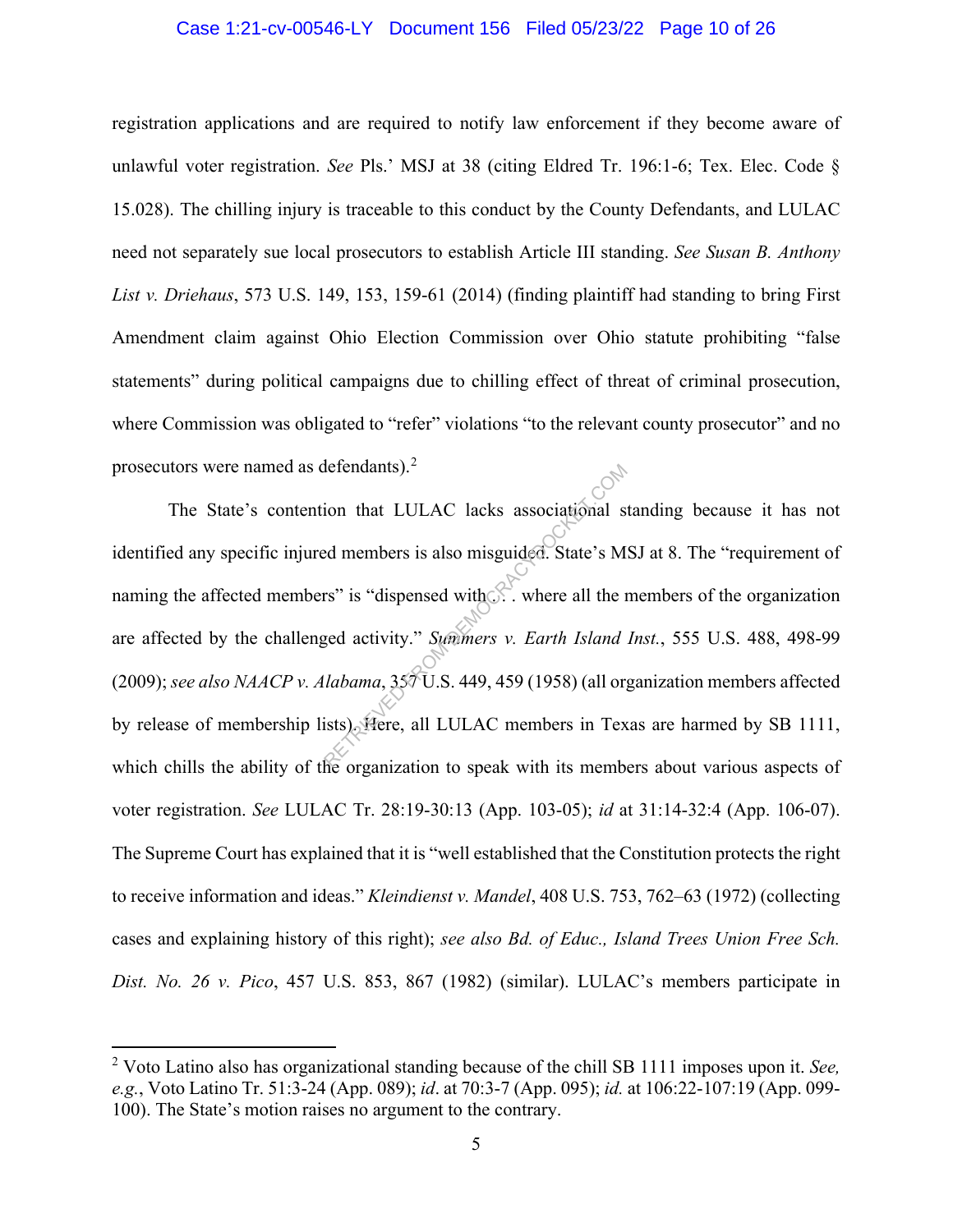#### Case 1:21-cv-00546-LY Document 156 Filed 05/23/22 Page 11 of 26

"activities such as voter registration, voter education, and voter turnout efforts," and receive messages from LULAC encouraging and instructing members on how to engage in these activities. Compl. ¶ 18. SB 1111 therefore chills all LULAC members from conducting activities that are central to the mission of the group that they belong to, and from receiving information and ideas that may violate SB 1111's sweeping, vague restrictions.<sup>3</sup>

Members aside, both LULAC *and* Voto Latino satisfy the requirements for third-party standing to bring these claims on behalf of Latinos who will be affected by SB 1111 when they register to vote or move to a new residence, especially those under the age of 18. A litigant has third-party standing to sue on behalf of another individual if: "(1) the litigant has suffered an injuryin-fact giving the litigant a sufficiently concrete interest in the outcome of the issue; (2) the litigant has a close relationship with the third party on whose behalf the right is asserted; and (3) there is a genuine obstacle to the third-party's ability to protect his own interests." *Guild v. Securus Techs. Inc.*, No. 1:14-CV-366-LY, 2015 WL 10818584, at \*7 (W.D. Tex. Feb. 4, 2015) (citing *Powers v. Ohio*, 499 U.S. 400, 411 (1991)). For the reasons already discussed, both LULAC and Voto Latino have suffered injuries in fact that give them a concrete interest in the outcome of the issue. Reported the third party on whose behalf the right<br>d-party's ability to protect his own interest in the outcom<br>d-party's ability to protect his own interest<br>2015 WL 10818584, at \*7 (W.D. Tex. Fe<br>91)). For the reasons alre

Both also have "a close relationship to the third part[ies], such that the parties' interests are aligned." *Alamo Forensic Servs., LLC v. Bexar Cnty.*, 861 Fed. App'x 564, 569 (5th Cir. 2021). Each organization, for instance, is dedicated to protecting the voting rights of Latinos within and outside the state, including students, young people, and other prospective voters who are not yet eligible to vote in Texas. The President of Voto Latino testified that SB 1111 is "targeted at young

<sup>&</sup>lt;sup>3</sup> Beyond these harms to *all* LULAC members, SB 1111 also acutely harms discrete groups. LULAC's 30(b)(6) deponent testified that the organization has more than 500 youth members, all of whom will be injured by SB 1111 when they become eligible to register to vote. LULAC Tr. 31:5-13 (App. 106).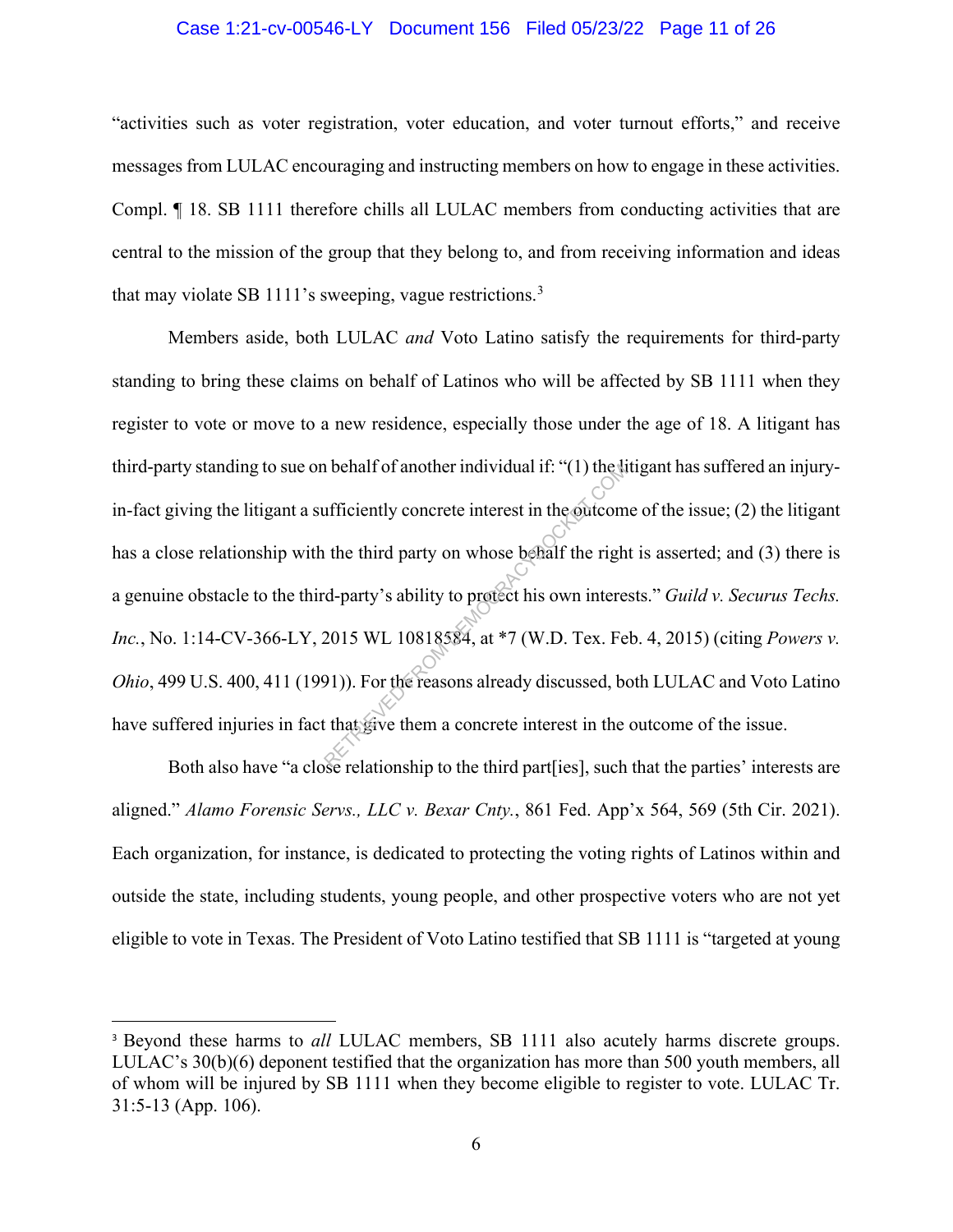#### Case 1:21-cv-00546-LY Document 156 Filed 05/23/22 Page 12 of 26

voters as [a] whole, but in particular young Latinos," and that Voto Latino is "doing [its] darndest trying to explain things" to the "Latino youth" in particular. *See* Voto Latino Tr. at 160:5-163:4 (Suppl. App. 007-10); *see also id.* at 26:8-17 (App. 086); *id.* at 80:8-18 (Suppl. App. 006); *id.* at 169:16-25 (Suppl. App. 011). LULAC's President likewise testified to the significant funds the organization plans to spend "to deal with the issues and the residency requirements and advising [Latino] students . . . in the state of Texas" due to SB 1111. LULAC Tr. 28:19-30:13 (App. 103-05); *see also id.* at 14:14-23 (App. 102); *id.* at 31:2-32:9 (App. 106-07) (describing LULAC's work with its younger members and collegiate counsels). Both organizations therefore have a close relationship with Latino voters and youth who are (or will be) harmed by SB 1111. *See, e.g.*, *Exodus Refugee Immigr.*, *Inc. v. Pence*, 165 F. Supp. 3d 718, 732 (S.D. Ind. 2016) (finding that organization "certainly ha[d] a close relationship" with refugee population it served because "[i]ts entire purpose and mission [was] to resettle refugees escaping dire circumstances"), *aff'd*, 838 F.3d 902 (7th Cir. 2016); *Pa. Psychiatric Soc'y v. Green Spring Health Servs.*, *Inc.*, 280 F.3d 278, 290 (3d Cir. 2002) (finding third-party standing for psychiatric organization bringing claims on behalf of individuals receiving mental health services). Example 18 and youth who are (or will be) harmond the comparable control.<br>
C. v. Pence, 165 F. Supp. 3d 718, 732 (S)<br>
a close relationship" with refugee popul<br>
[was] to resettle refugees escaping dire<br>
Proposition of the c

Finally, there are genuine obstacles for many of these voters, particularly younger Texans and other prospective registrants who LULAC and Voto Latino serve, in vindicating their voting rights independently through litigation. Courts have held that it is "rather obvious" that minors are hindered in their ability to protect their own interests, so as to warrant third parties suing on their behalf. *Payne-Barahona v. Gonzales*, 474 F.3d 1, 2 (1st Cir. 2007); *Hutchins by Owens v. District of Columbia*, 188 F.3d 531 (D.C. Cir. 1999). And voters who have recently moved or plan to move may not be aware of the vague and unlawful restrictions in SB 1111 until they attempt to register to vote or update their registration address—at which point it may be too late to vindicate their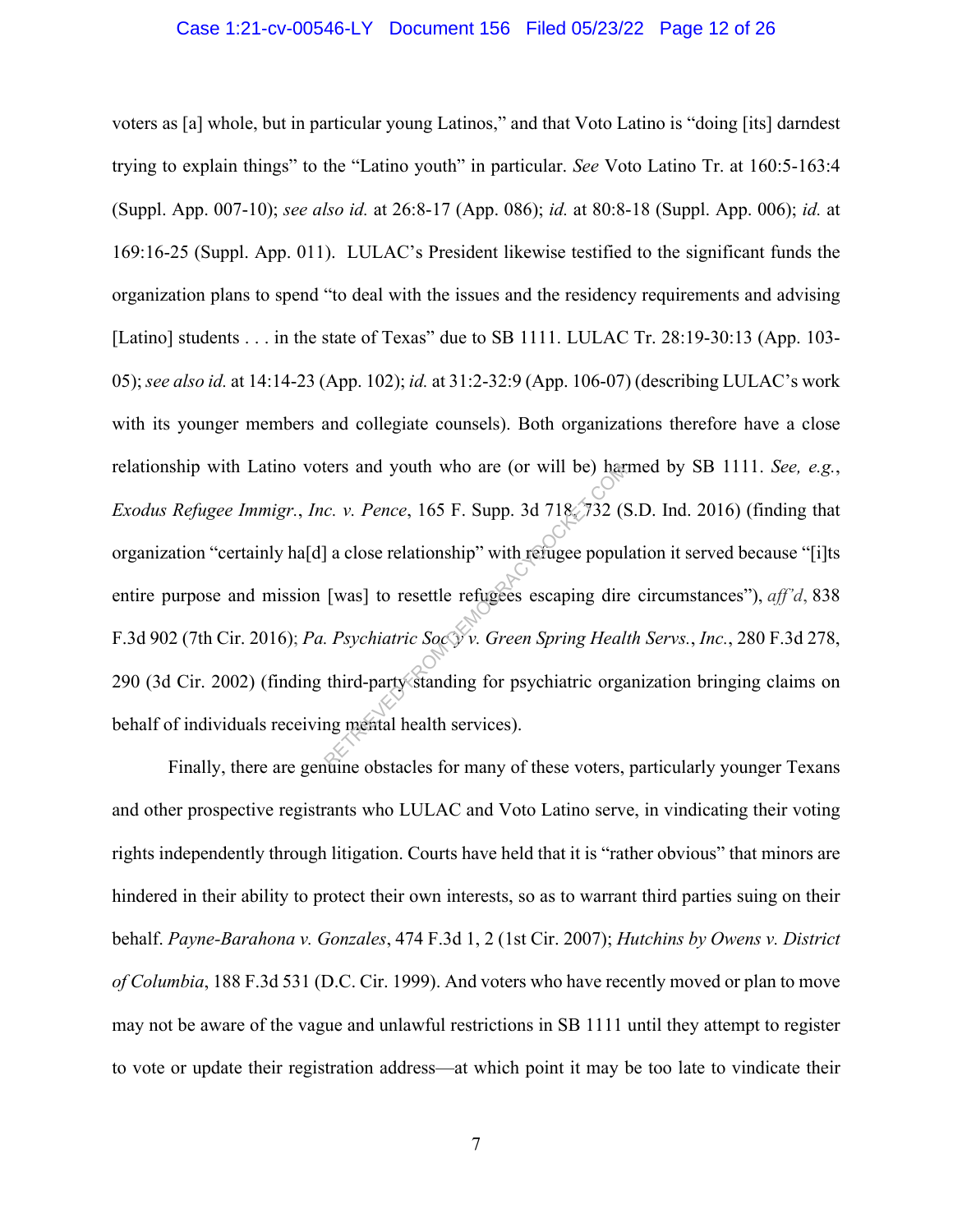#### Case 1:21-cv-00546-LY Document 156 Filed 05/23/22 Page 13 of 26

constitutional rights in time to vote. Both Plaintiffs therefore meet the standard for asserting claims on behalf of these Texans.

#### **B. Plaintiffs have statutory standing.**

The State disregards binding precedent in arguing that Plaintiffs lack standing to bring claims under 42 U.S.C. § 1983 because, as "third parties," they do not possess a constitutional right to vote. *See* State's MSJ at 9. That is not the law. The statutory standing inquiry asks courts "to determine, using traditional tools of statutory interpretation, whether a legislatively conferred cause of action encompasses a particular plaintiff's claim." *Lexmark Int'l, Inc. v. Static Control Components, Inc.*, 572 U.S. 118, 127 (2014). This test "forecloses suit only when a plaintiff's interests are so marginally related to or inconsistent with the purposes implicit in the statute that it cannot reasonably be assumed that Congress authorized that plaintiff to sue." *Id.* at 130 (internal quotations omitted). And "the [Supreme] Court's precedents show that the zone of interests analysis under § 1983 is limited to ascertaining whether the substantive constitutional or statutory provision confers rights intended by the legislature to be enforceable under the remedial statute." *Church of Scientology Flag Serv. Org., Inc. v. City of Clearwater*, 2 F.3d 1514, 1526 (11th Cir. 1993) (citing *Holmes v. Sec. Inv. Prot. Corp.*, 503 U.S. 258 (1992) (Scalia, J., concurring)). TRIEVE (2014). This test "forecloses<br>
elated to or inconsistent with the purposes<br>
ed that Congress authorized that plaintifi<br>
the [Supreme] Court's precedents show<br>
ited to ascertaining whether the substantificated by th

The deprivation of rights alleged by LULAC and Voto Latino are those guaranteed by the First, Fourteenth, and Twenty-Sixth Amendments to the U.S. Constitution, which are selfevidently within the zone of interests encompassed by § 1983, which protects against "deprivations of any rights . . . secured by the Constitution." 42 U.S.C. § 1983; *see also Jackson v. Sargent*, 394 F. Supp. 162, 167-68 (D. Mass. 1975) ("[I]t seems evident that, when state action is alleged, the zone of interests protected by this statute is coextensive with the zone of interests protected by the Constitutional right allegedly violated."), *aff'd sub nom. Jackson v. Dukakis*, 526 F.2d 64 (1st Cir. 1975). Courts have therefore repeatedly held that organizational plaintiffs can assert § 1983 claims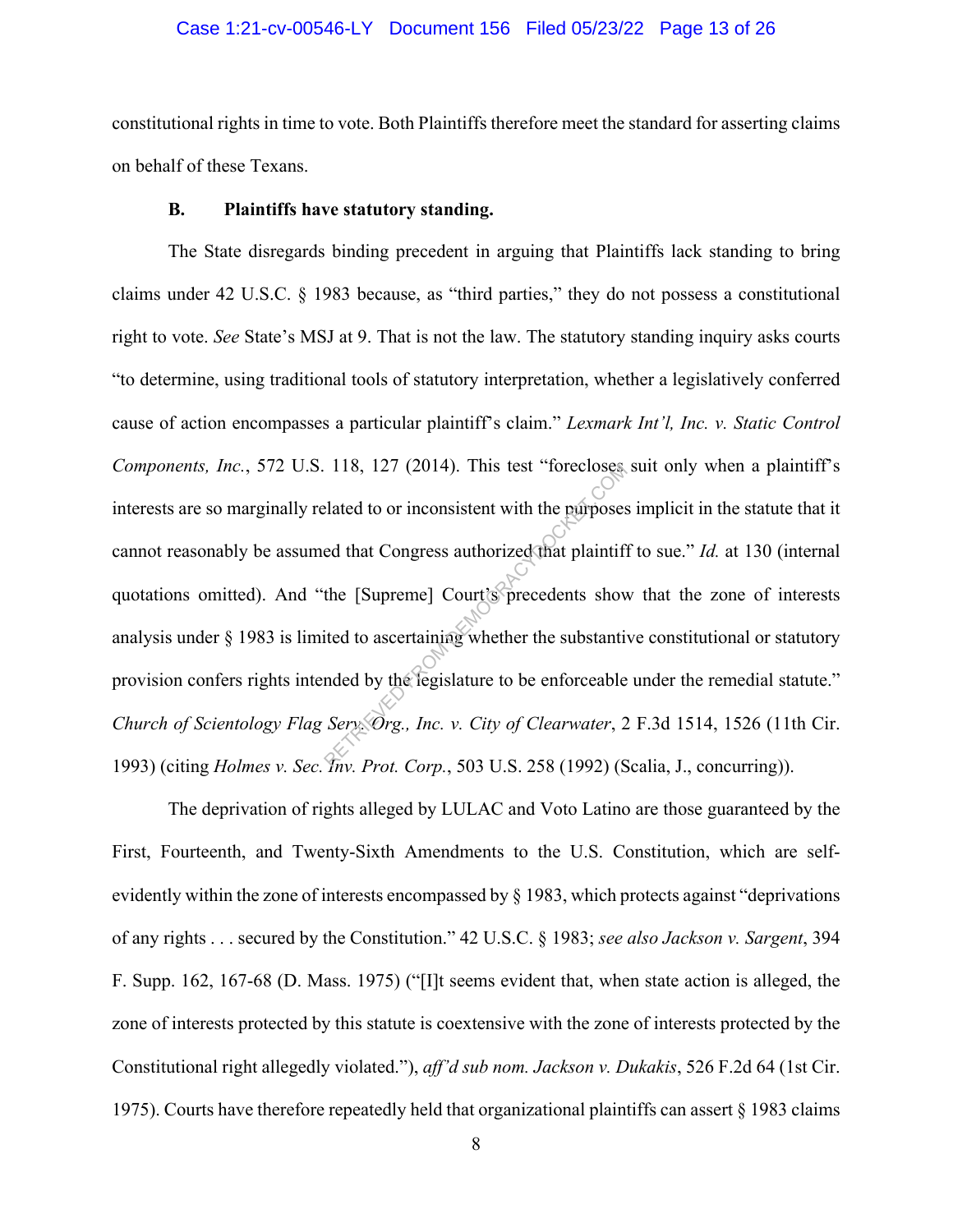#### Case 1:21-cv-00546-LY Document 156 Filed 05/23/22 Page 14 of 26

in their own right, because an organization's direct injury vis-à-vis its frustration of mission and diversion of resources due to an unconstitutional law is *not* a third-party claim. *See*, *e.g.*, *Lewis v. Hughs*, 475 F. Supp. 3d 597, 613 & \*n.2 (W.D. Tex. 2020) (rejecting argument to the contrary from the Texas Secretary of State), *rev'd on other grounds sub nom. Lewis v. Scott*, 28 F.4th 659 (5th Cir. 2022) (reversing denial of motion to dismiss on sovereign immunity grounds); *Ga. Coal. for People's Agenda, Inc. v. Kemp*, 347 F. Supp. 3d 1251, 1258 (N.D. Ga. 2018); *Inclusive Cmtys. Project, Inc. v. Tex. Dep't of Hous. & Cmty. Affs.*, 749 F. Supp. 2d 486, 496 (N.D. Tex. 2010). Even if it were, Plaintiffs have third-party standing to bring such a claim for the reasons discussed above. *See supra* 6-8. And because Plaintiffs assert their own causes of action under § 1983, courts may not—as the State suggests—dismiss those claims for "prudential" reasons. *See Excell Willowbrook, L.L.C. v. JP Morgan Chase Bank, Nat. Ass'n*, 758 F.3d 592, 603 n.34 (5th Cir. 2014) ("A court cannot limit a cause of action merely because 'prudence' dictates." (quoting *Lexmark*, 572 U.S. 118 at 128)) (cleaned up). Executive Plaintiffs assert their own causes to<br>gests—dismiss those claims for "prud<br>forgan Chase Bank, Nat. Ass<sup>on</sup>, 758 F.3d :<br>se of action merely because 'prudence'<br>ed up).<br>for associational standing. The Fifth Chases

The same is true for associational standing. The Fifth Circuit has recognized that organizational plaintiffs with associational standing may assert § 1983 claims on behalf of their members. *See Ass'n of Am. Physicians & Surgeons v. Tex. Med. Bd.*, 627 F.3d 547, 551 (5th Cir. 2010) (nonprofit had associational standing to assert § 1983 claims on members' behalf); *Church of Scientology of Cal. v. Cazares*, 638 F.2d 1272, 1278–79 (5th Cir. 1972) (church had associational standing to assert § 1983 claims on members' behalf). Plaintiffs, thus, have properly asserted claims under § 1983 on their own behalf and on behalf of the individuals they serve.

#### **II. The Residence Restriction violates the First Amendment.**

The State asserts that it is entitled to summary judgment on Plaintiffs' First Amendment claim based on a post hoc and nonsensical rewriting of the Residence Restriction. The State disputes Plaintiffs' contention that the Residence Restriction regulates the reasons a person may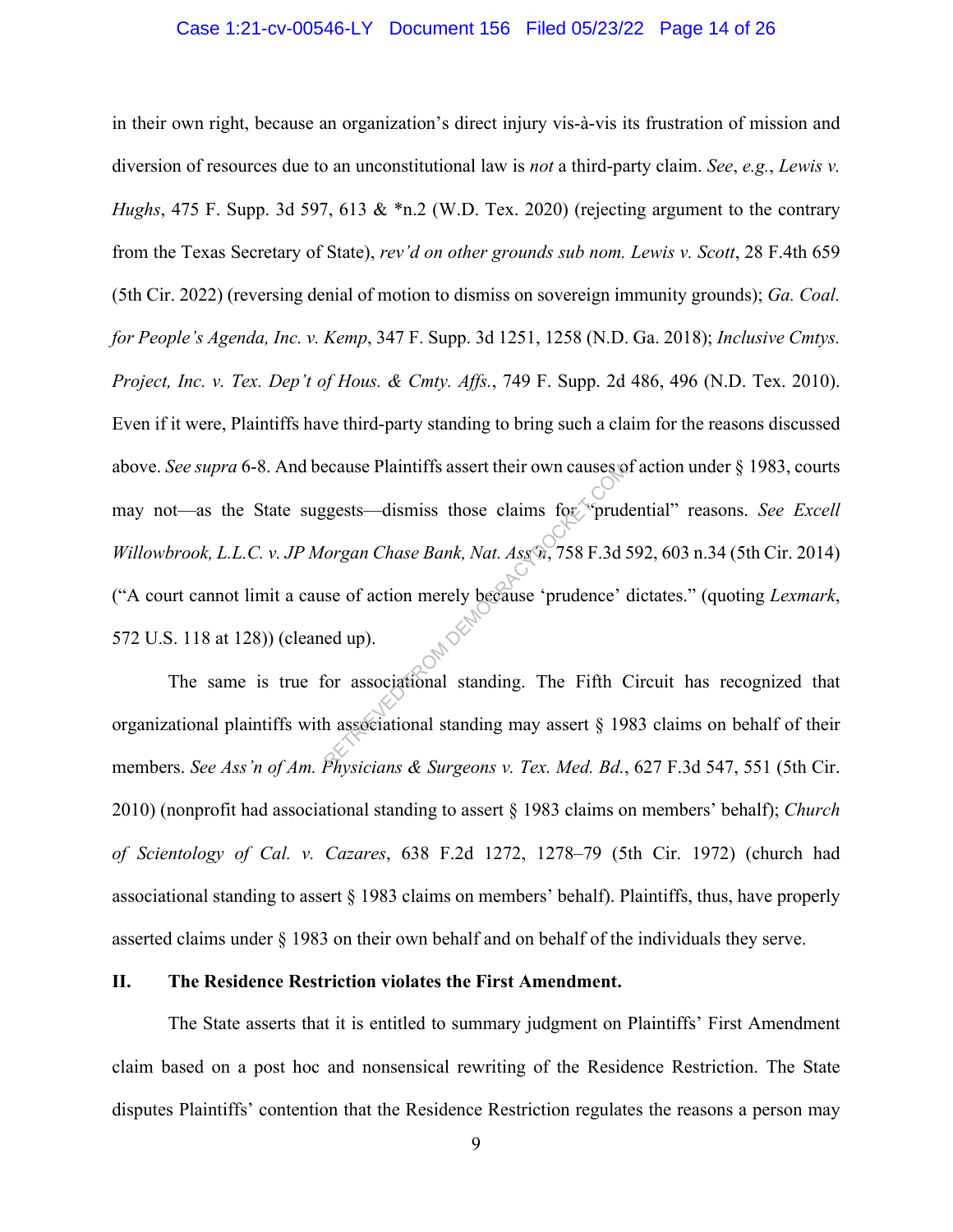#### Case 1:21-cv-00546-LY Document 156 Filed 05/23/22 Page 15 of 26

establish residence in Texas, and insists the statute merely prohibits a person from establishing residence at an "impossible address"—*i.e.*, a non-residential address where the person does not live. State's MSJ at 10-11. Even if it were not a made-for-litigation interpretation, the State's position is directly contrary to the plain language of the statute and the understanding of county elections administrators responsible for enforcing it.

The Residence Restriction plainly regulates a person's motivation for establishing residence in Texas. That much is clear even when one reads it "in context" with the definition of "residence" in subpart (a) as the State insists. *See* State's MSJ at 10. The Residence Restriction provides that a person "may not establish *residence* for the purpose of influencing the outcome of a certain election," Tex. Elec. Code § 1.015(b) (emphasis added), and subpart (a) provides that "residence" means "domicile, that is, one's home and fixed place of habitation to which one intends to return after any temporary absence." *Id.* § 1.105(a). Reading subparts (a) and (b) in combination only confirms Plaintiffs' interpretation: "A person may not establish *domicile—that is, one's home and fixed place of habitation to which one intends to return after any temporary absence—*for the purpose of influencing the outcome of a certain election." Tex. Elec. Code §§ 1.015(a), (b). The State's insistence that the Court should read the two sections in tandem makes clear what is constitutionally pernicious about the Residence Restriction: it prohibits a person from registering to vote *at their actual residence* if they moved to such a domicile "for the purpose of influencing the outcome of a certain election." *Id.* The State identifies no statutory language limiting the scope of the Residence Restriction to "impossible addresses." There is none. not establish *residence* for the purpose  $\circ$ <br>ec. Code  $\circ$  1.015(b) (emphasis added), a<br>le, that is, one's home and fixed place<br>emporary absence."  $\frac{1}{d} \mathcal{S}$  1.105(a). Rea<br>Plaintiffs' interpretation: "A person may<br>

The State's insistence that the Residence Restriction does not regulate speech also finds no support in the record. For one thing, the County Defendants—the parties responsible for administering the Residence Restriction—confirmed Plaintiffs' interpretation in their deposition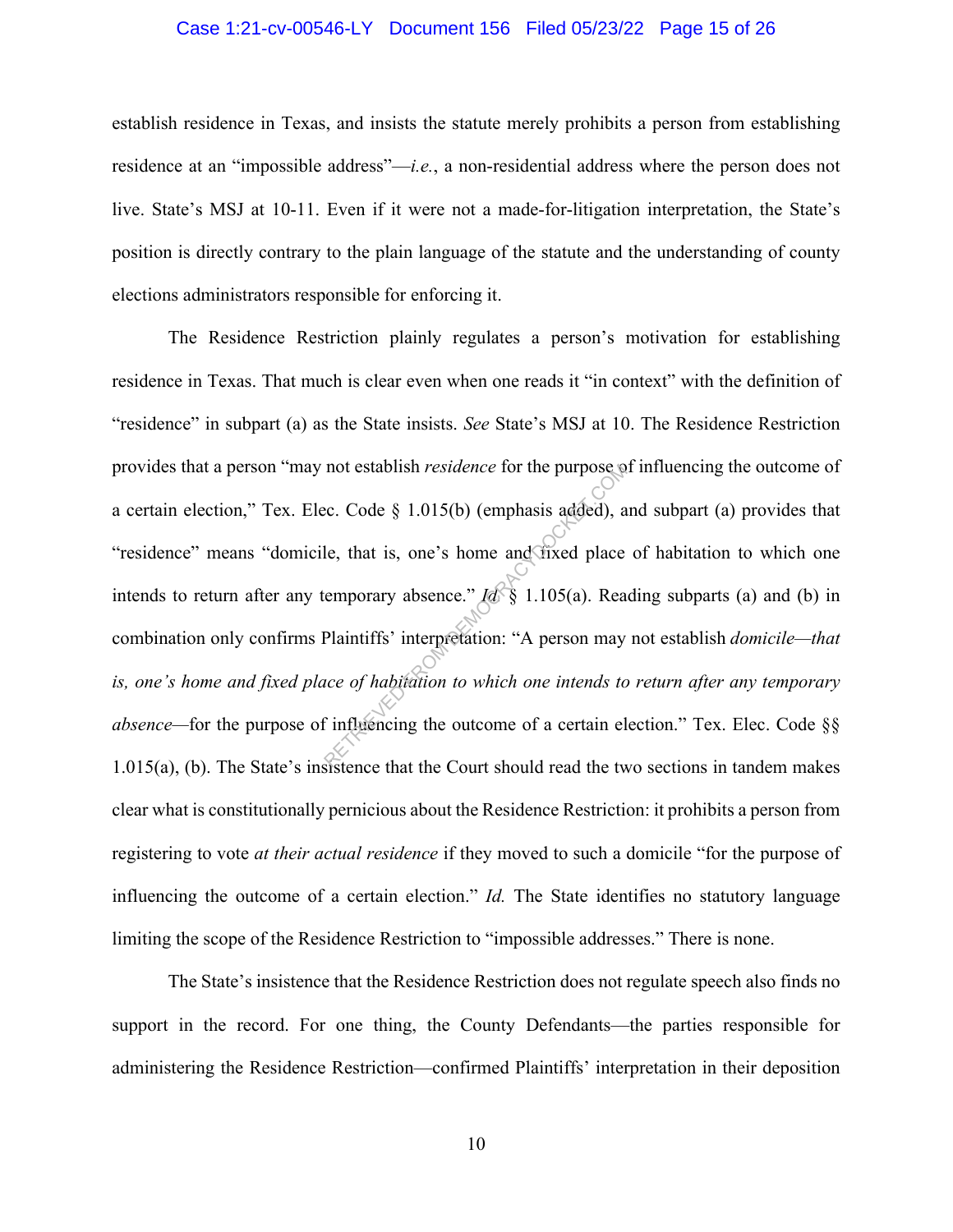testimony. *E.g*., Wise Tr. 92:22-93:3 (App. 190-91) ("establish residence" means "to inhabit a location based on the definition of Section A" of Section 1.105); Scarpello Tr. 61:18-19 (App. 172) (term refers to "the plain language found under the definition of 'residence' in the code"); *see also* Pls.' MSJ at 17-18 (collecting testimony). <sup>4</sup> For another, the Secretary's designee admitted the Residence Restriction could have been drafted to reflect the meaning the State insists it carries now. *See* Ingram Tr. 101:17-102:2 (App. 241-42). ("Q. Do you think the Texas legislature could have drafted Subsection (b) to say, A person may not establish residence at a place that is *not their residence* for the purpose of influencing the outcome of a certain election? A. They could have." (emphasis added)).

The Residence Restriction plainly prohibits a person from establishing residence in Texas for a particular reason: "for the purpose of influencing the outcome of a certain election." Tex. Elec. Code § 1.015(b). By its terms, the provision prohibits acts intended to influence the outcome an election, which includes activities like voting, running for office, and donating to and volunteering for political campaigns. *See* Pls.' MSJ at 10-11 (collecting testimony). The Fifth Circuit has recognized that these activities have sufficient "communicative elements" to be protected by the First Amendment. *See Voting for Am., Inc. v. Steen*, 732 F.3d 382, 388 (5th Cir. 2013). In *Steen*, the court explained that "voter registration drives involve core protected speech" including "'urging' citizens to register; 'distributing' voter registration forms; 'helping' voters to iction plainly prohibits a person from est<br>the purpose of influencing the outcome<br>s terms, the provision prohibits acts intend<br>s activities like voting, running for o<br>ampaigns. See Pls.' MSJ at 10-11 (collect these activit

<sup>&</sup>lt;sup>4</sup> Even the two County Intervenor-Defendants who joined the State's motion agreed that the Residence Restriction can only be understood as regulating a person's ability to establish residence *where they actually live*. *See* Torres Tr. 44:22-45:1 (App. 225-226) ("establish residence" means "that they reside in – at the residence"); Pendley Tr. 36:18-19 (App. 218) ("Establish residence means your residence, where you live at[.]").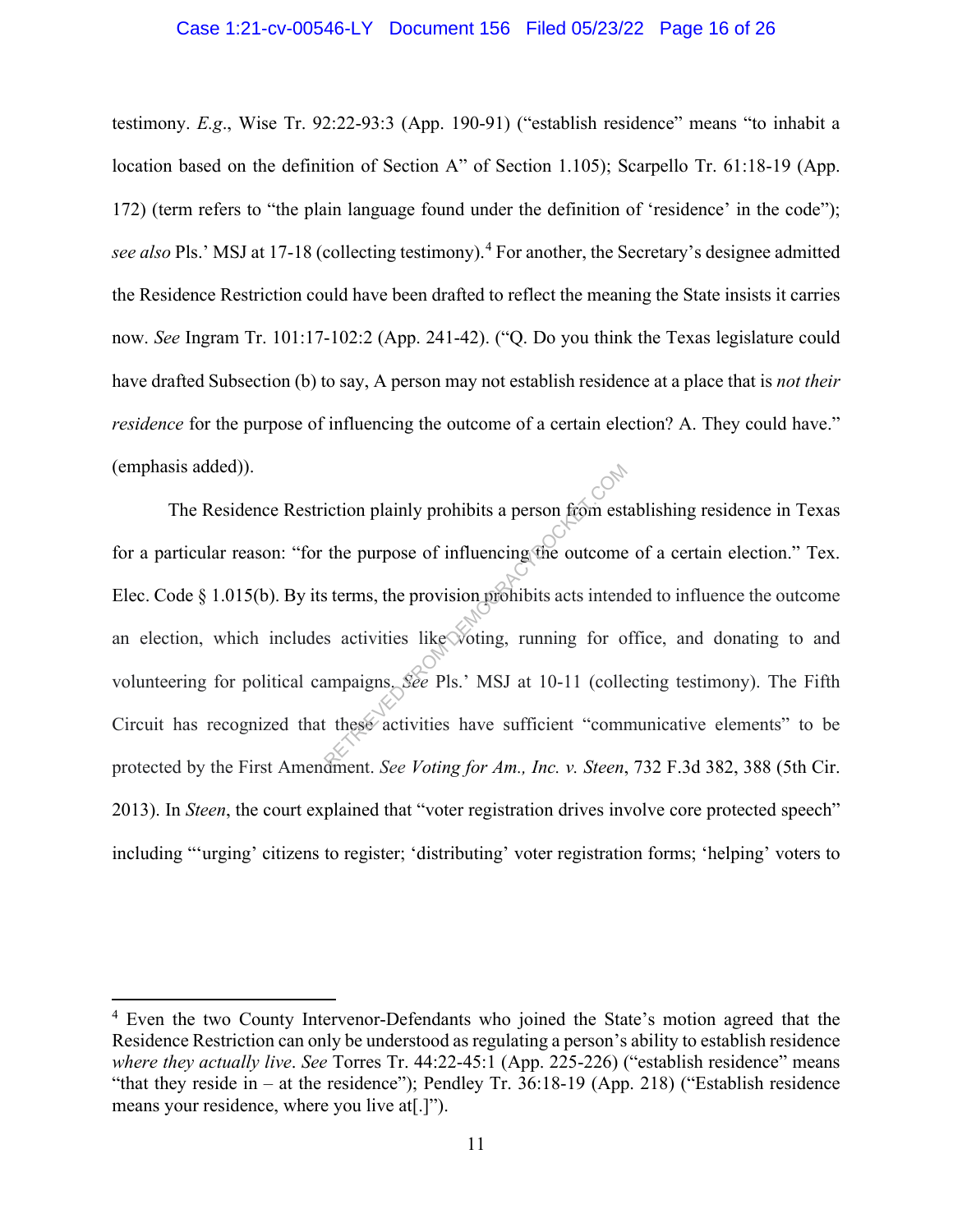#### Case 1:21-cv-00546-LY Document 156 Filed 05/23/22 Page 17 of 26

fill out their forms; and 'asking' for information to verify that registrations were processed successfully." *Id.* at 389-90. Other courts have found the same.<sup>5</sup>

Section 1.015(b) regulates expressive conduct in a more direct manner than in *Steen*, which concerned the delivery of completed voter registration applications. *See id.* at 390 (explaining statute regulated non-expressive conduct because it "*follows* the voter's completion of the application but is not itself 'speech'" (emphasis in original)). Unlike the law in *Steen*, which did not "restrict or regulate who can advocate pro-voter registration messages, the manner in which they may do so, or any communicative conduct," *id.* at 391, the Residence Restriction limits who may vote based on their expression of a political message. *Buckley v. Am. Const. Law Found.*, 525 U.S. 182, 207 (1999) (Thomas, J., concurring). And, as explained, the Residence Restriction further impairs the expressive conduct of organizations like Voto Latino and LULAC, which are now burdened by the restriction in how they advise people to register to vote, and how they conduct voter registration activities in Texas. *See supra* 4-5; *see also* Pls.' MSJ at 20, 31-32. ression of a political message. *Buckley*<br>mas, J., concurring). And, as explained<br>ve conduct of organizations fike Voto La<br>ion in how they advise people to register to<br>n Texas. *See supra* 4-5; *see also* Pls.' MS<br>on that

The State's contention that the Residence Restriction does not regulate protected speech is accordingly meritless. And as discussed more fully in Plaintiffs' motion for summary judgment, SB 1111 imposes a content-based restriction on core political speech that fails to satisfy strict scrutiny. *See id.* at 14-19.

<sup>5</sup> *See, e.g*., *Am. Ass'n of People with Disabilities v. Herrera*, 690 F. Supp. 2d 1183, 1215–16 (D.N.M. 2010) ("public endeavors to assist people with voter registration are intended to convey a message that voting is important, that the Plaintiffs believe in civic participation, and that the Plaintiffs are willing to expend the resources to broaden the electorate to include allegedly underserved communities," and thus is expressive conduct which implicates the First Amendment), *recons. on separate grounds*, No. CIV 08-0702 JB/WDS, 2010 WL 3834049 (D.N.M. July 28, 2010); *League of Women Voters of Fla. v. Cobb*, 447 F. Supp. 2d 1314, 1334 (S.D. Fla. 2006) (finding "the collection and submission of voter registration drives is intertwined with speech and association" and is thus expressive conduct protected by the First Amendment).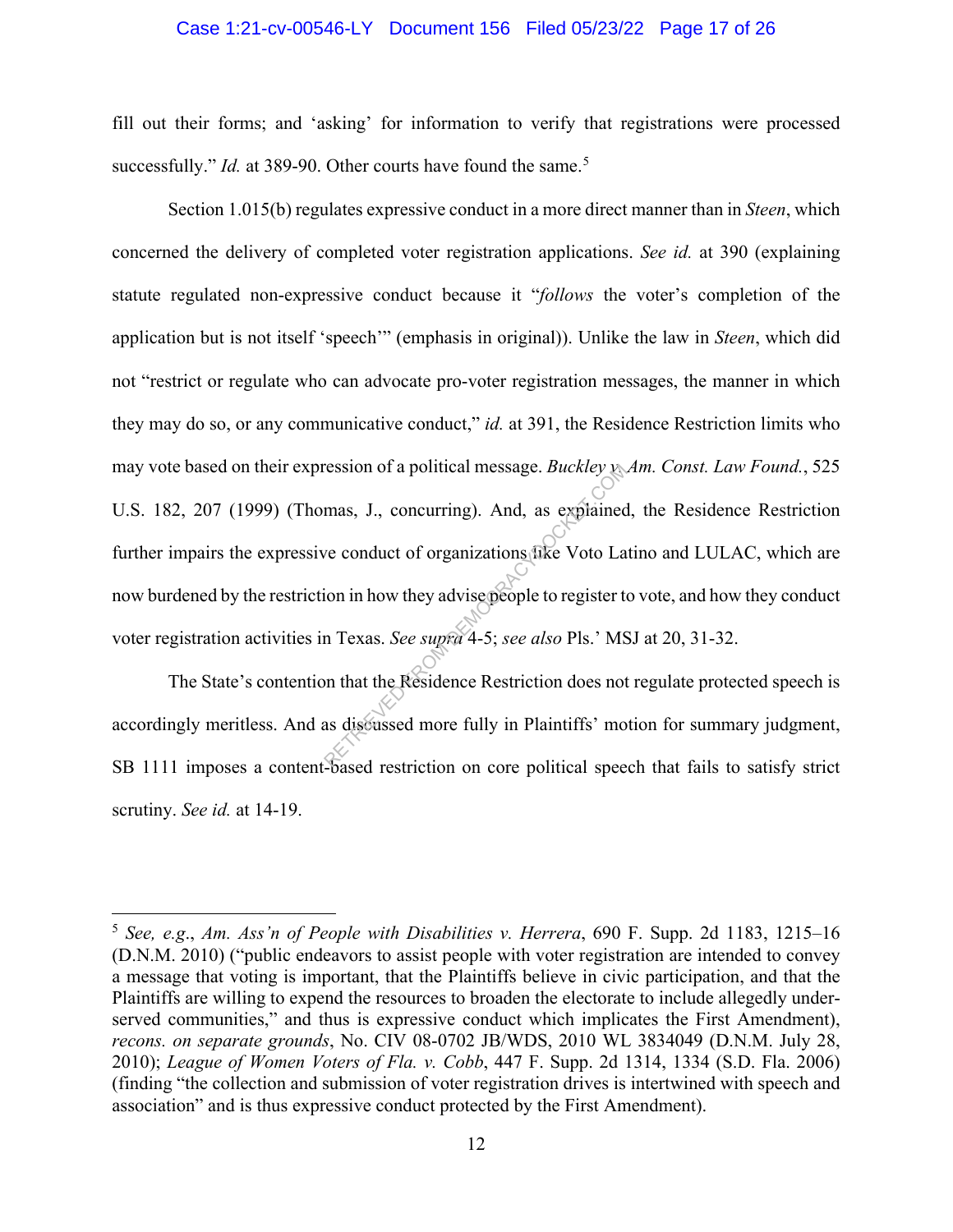#### **III. SB 1111 unduly burdens the right to vote.**

The State's motion does little to justify the undue burdens that SB 1111's suppressive provisions place upon Texas voters. *See id.* at 20-28 (setting out burden and lack of state interest); *see also* State's MSJ at 13-16 (setting out the state's interests and alleged lack of burden). The State's motion acknowledges that Plaintiffs' second claim challenges all three suppressive provisions in SB 1. *See* State's MSJ at 14 ("Plaintiffs have challenged in their second count, §§ 1.015(b) and (f) . . . and  $\S$  15.051(a)"). Yet its own motion addresses only the third provision—the PO Box Provision—and fails to dispute that the Residence Restriction and Temporary Relocation Provision burden Texas voters. That omission is telling and undisputed evidence proves that those provisions *do* burden Texas voters. The State has therefore plainly failed to present undisputed material facts establishing that the suppressive provisions in SB 1111 are not unduly burdensome. Accordingly, its motion for summary judgment on Count II of the complaint must be denied. rs. That omission is telling and undispute<br>voters. The State has therefore plainly<br>at the suppressive provisions in SB 1111<br>summary judgment on Count II of the component of the component<br>composition prohibits voters in Te

### **A. The Residence Restriction unduly burdens the right to vote.**

The Residence Restriction prohibits voters in Texas from establishing residence to engage in constitutionally-protected activities like voting, running for office, and donating to and volunteering for political campaigns. *See supra* 9-12; Pls.' MSJ at 10-13. And it is drafted in such a manner that no reasonable person subject to the provision can be expected to discern what specific conduct is, or is not, prohibited. *See* Pls.' MSJ at 13-20 (collecting testimony). Indeed, county officials tasked with determining a registrants' eligibility to vote under the Texas Election Code could not clearly explain what the term "influencing the outcome of an election" means. Pls.' MSJ at 15-17 (collecting testimony). Rather than clarify the matter, the Secretary's office has declined to issue guidance or definitions that might explain the Residence Restriction's reach, choosing instead to adopt an implausible reading of the provision that contradicts what county officials believe the restriction to mean. *Id.* at 17-18. The law's vagueness chills not only potential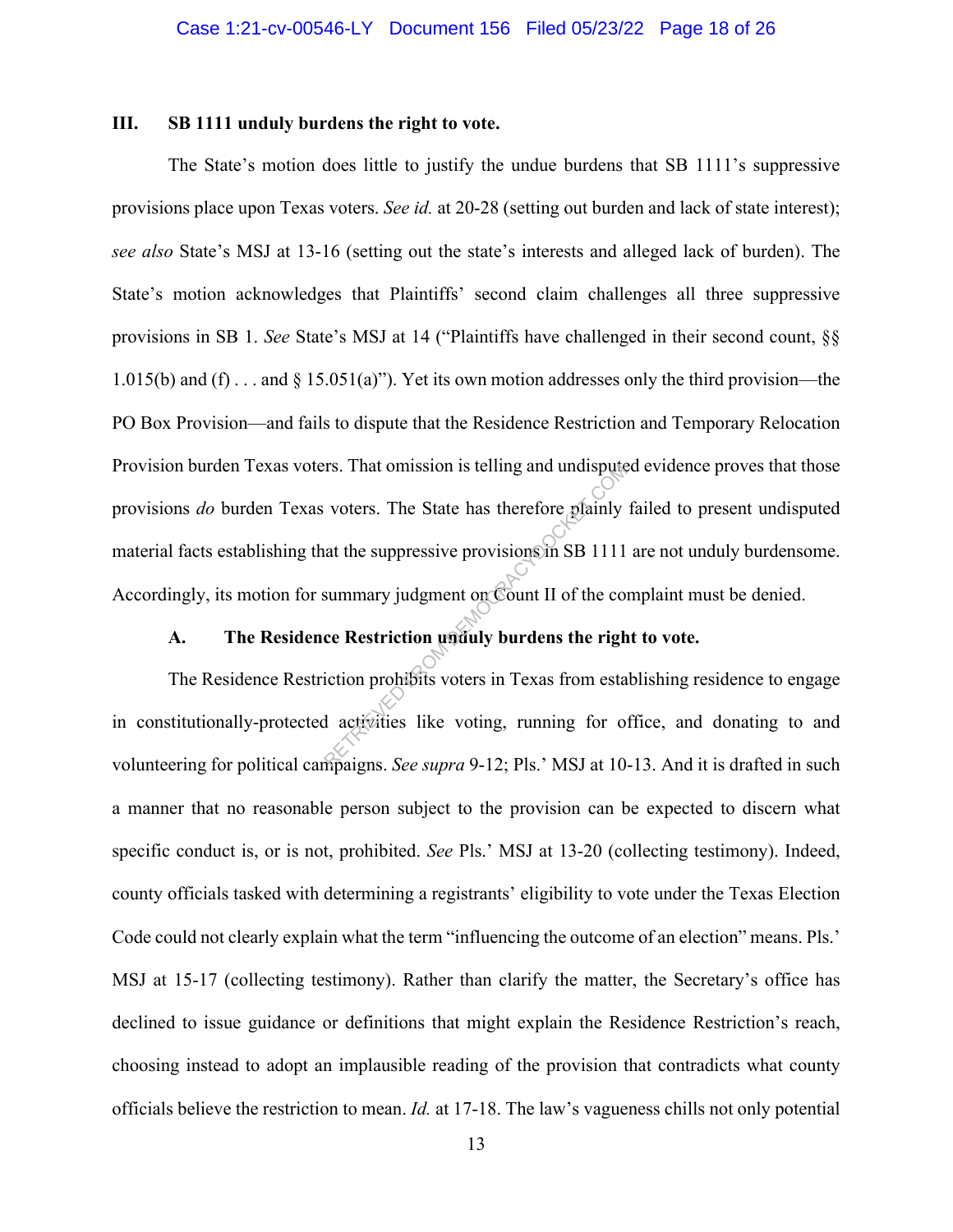#### Case 1:21-cv-00546-LY Document 156 Filed 05/23/22 Page 19 of 26

registrants in Texas who wish to engage in protected speech—it has *already* chilled Plaintiffs' ability to communicate with, and advise, would-be voters. *See* Voto Latino Tr. 51:3-24 (App. 089); *see also id*. at 70:3-9 (App. 095); LULAC Tr. 28:19-30:13 (App. 103-05); *id.* at 31:14-32:4 (App. 106-07).

The State's motion is silent as to these burdens imposed by the Residence Restriction. Instead (in addressing Plaintiffs' First Amendment claim) the State suggests that the Residence Restriction is harmless and only regulates individuals seeking to fraudulently register to vote at places they do not live. *See* State's MSJ at 11-12. But as explained, the State's implausible interpretation is a feint to avoid having to defend the constitutional merits of the Texas Election Code as written. *See supra* 9-11. The fact that the County Defendants—the authorities responsible for reviewing voter registration applications—understand the Residence Restriction applies to a person's *bona fide* domicile establishes the severe burden this law places on actual would-be voters. *Id.* From the constitutional vold having to defend the constitutional voltage.<br>
-11. The fact that the County Defendants<br>
is establishes the severe burden this law<br>
constant the Residence Restriction<br>
ts motion for summary judg

The State's failure to dispute that the Residence Restriction imposes a burden on Texas voters is sufficient to deny its motion for summary judgment on Count II. But it likewise fails to identify any state interest associated with that provision. The State's motion suggests it has an interest in "making sure that people vote where they live." State's MSJ at 14. But the law already required that. *See* Tex. Elec. Code § 1.015(a); *see also* Ingram Tr. 101:17-102:4 (App. 241-42). The Residence Restriction merely punishes politically-minded individuals who try to register to vote where they *do* live. *cf. Carrington v. Rash*, 380 U.S. 89, 94 (1965) (finding unconstitutional a Texas law that barred military voters from voting in Texas if they moved to Texas for purposes of military service). For that same reason, the State's proffer that it has an interest in "preventing fraud and promoting uniformity" has no bearing on the Residence Restriction. *See* State's MSJ at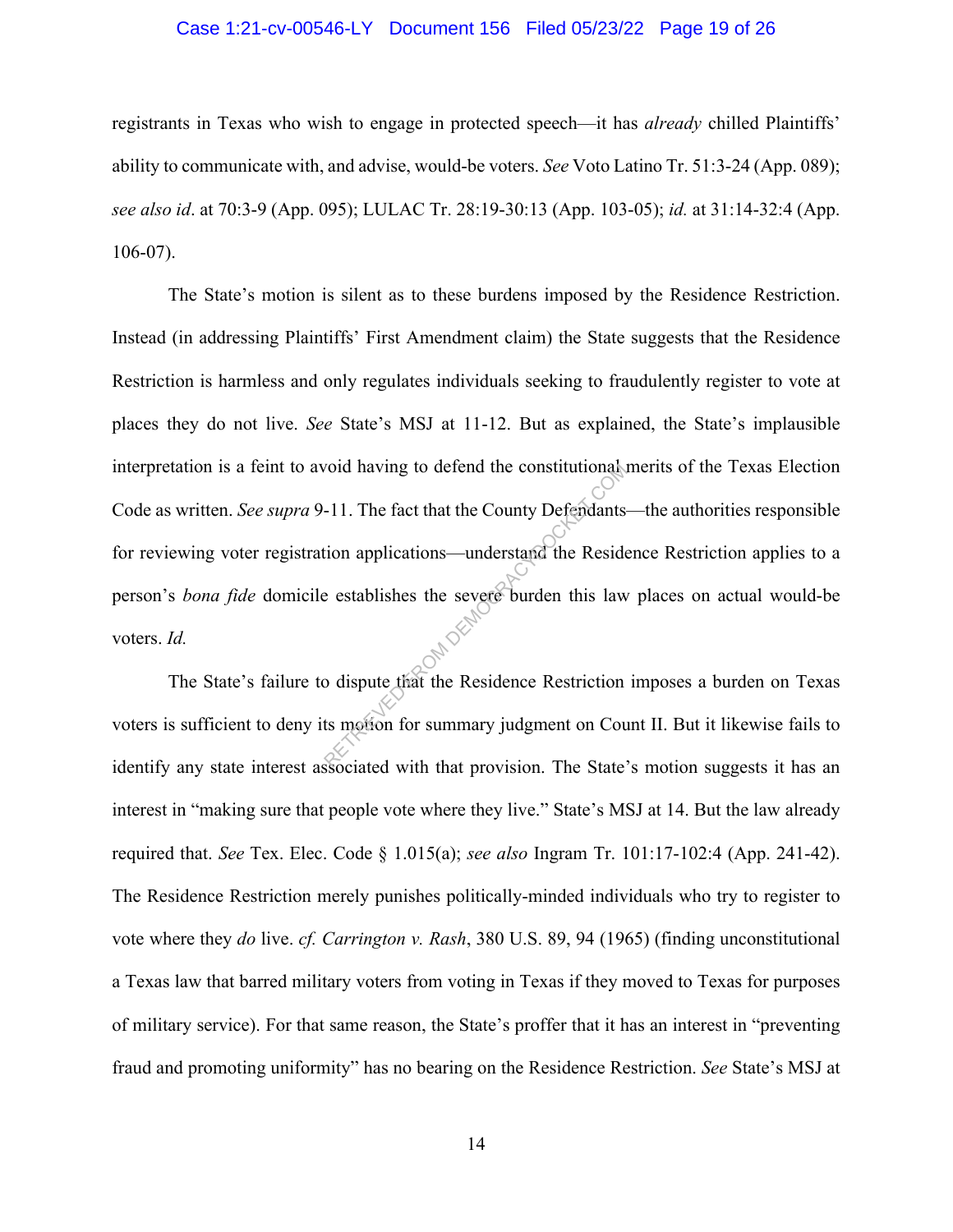#### Case 1:21-cv-00546-LY Document 156 Filed 05/23/22 Page 20 of 26

14. The absence of a sufficiently weighty interest advanced by the Residence Restriction is all the more glaring because, as a severe restriction on the right to vote, the provision is subject to strict scrutiny and must be narrowly tailored to advance a compelling state interest. *See Burdick v. Takushi*, 503 U.S. 428, 434 (1992). The State's motion falls well short of meeting this standard.

#### **B. The Temporary Relocation Provision unduly burdens the right to vote.**

The State's motion is silent as to the burden that the Temporary Relocation Provision imposes on Texans who move away from their residence to a place they do not intend to remain indefinitely, such as school or a short-term work assignment. These individuals cannot designate their actual residence as their home because, while they are temporarily away from it, their home is not the place they "inhabit[] . . . at the time of designation." Tex. Elec. Code § 1.015(f). Nor can they "intend[] to remain" at the *bona fide* residence they are temporarily away from. *Id.* But by the same token, these voters cannot list their present, temporary address because Texas law already bars registering where a person "has come for temporary purposes only and without the intention of making that place [their] home." Tex. Elec. Code § 1.015(d). Plaintiffs introduced unrebutted expert testimony explaining why Texas's college students in particular are likely to be burdened when registering to vote, or barred from voting altogether, by these provisions. *See* Holbein Rep. at 43 (App. 069). That expert finding was buttressed by testimony from numerous County Defendants admitting that the provision complicates voter registration for college students. *See*  Pls.' MSJ at 23-24 (collecting testimony). The burden imposed by the Temporary Relocation Provision on these would-be voters is further exacerbated by the chill the law places upon groups, like Plaintiffs, that seek to educate students about how they can register to vote. *See* Voto Latino Tr. 26:8-12 (App. 086); *id.* at 52:2-7 (App. 090); *id.* at 79:9-12 (App. 097); LULAC Tr. 14:12-18 (App. 102); *see also* LULAC Tr. 28:19-30:13 (App. 103-05) (explaining the additional resources LULAC must expend to help college-age students register). Once again, the State's silence as to r nome because, while they are temporar<br>
[J... at the time of designation." Tex. El<br>
the *bona fide* residence they are temporar<br>
mot list their present (temporary address<br>
son "has come for temporary purposes or<br>
home." T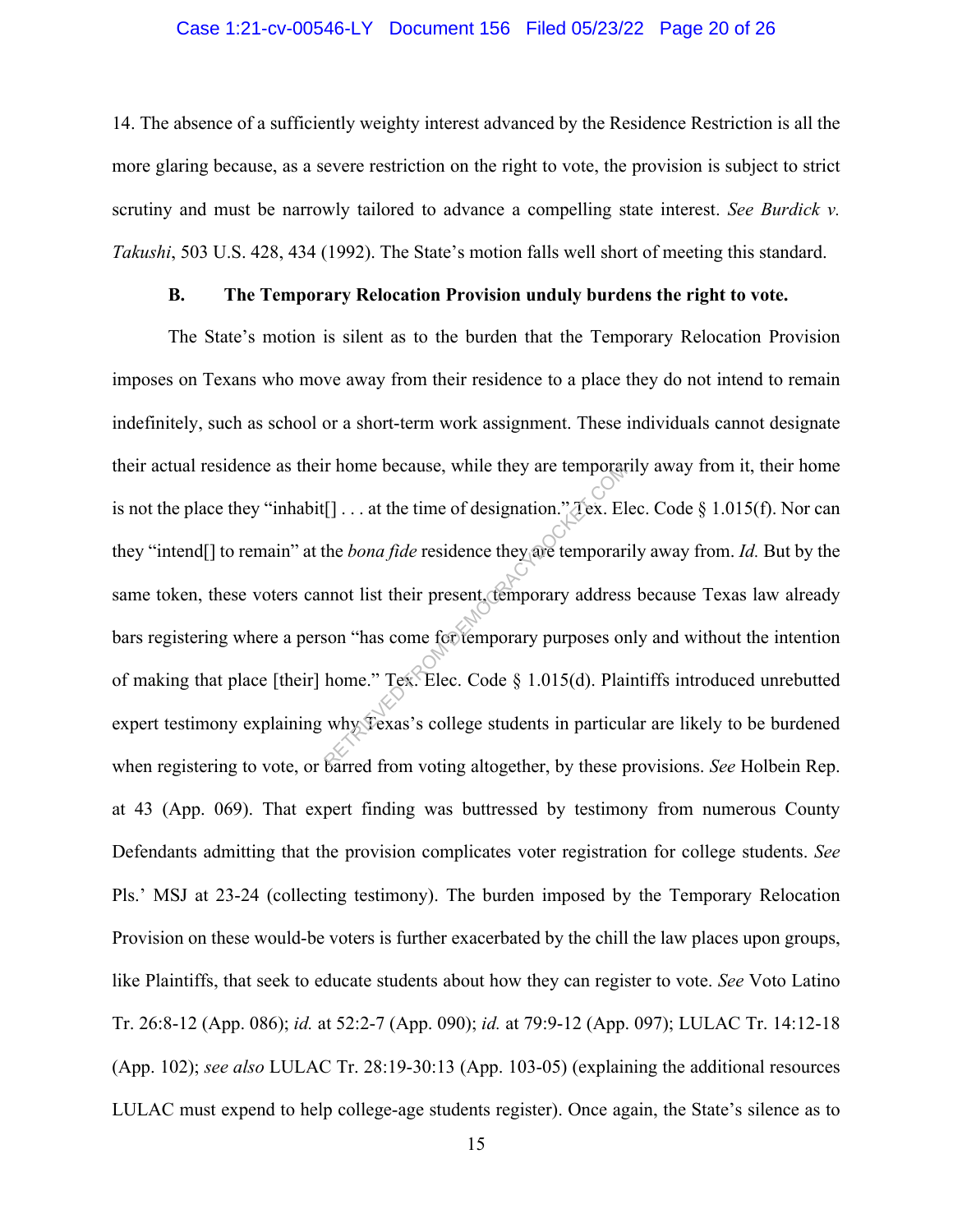#### Case 1:21-cv-00546-LY Document 156 Filed 05/23/22 Page 21 of 26

these burdens precludes any grant of summary judgment on its motion as to Count II. *See* State's MSJ at 15-16.

To be sure, the State's previously asserted interest in having voters identify where they live would not justify the Temporary Relocation Provision either. *See id.* at 15. The law's sweeping restrictions preclude certain Texas voters from registering at *any* address, whether it be their actual residence that they are temporarily away from, or the temporary residence they inhabit when they try to register. Likewise, the State's purported interest in "preventing fraud and promoting uniformity," *id.* at 14-15, cannot justify a law that leaves some qualified voters with no identifiable residence that would meet the registration requirements. *See id.* at 10-11. In other words, what little evidence of fraud in Texas elections that exists has *nothing* to do with the Temporary Relocation Provision.

# **C. The PO Box Provision unduly burdens the right to vote.**

The State's brief discussion of PO Box Provision does little to refute or provide justification for the undue burden placed on voters. Its argument amounts to the bare assertion that being required to "provide documentary proof" that a registrant's address is actually a residence is not burdensome. *See id.* at 15-16. But as the State concedes, Texas law already required that applicants "register where [they] live." *Id.* at 15 (noting the "same requirement . . . existed before SB 1111"). Prior to SB 1111, a registrant in Texas could cure registering at non-residential address by simply filling out a standard confirmation form with an actual residence address. Ingram Tr. 205:17-207:6 (App. 257-59). That option is no longer available to Texas voters, who instead must now complete a separate voter confirmation form; supply documentary proof of residence (or claim an exemption); and sign the form with a wet signature. *Id.* at 217:3-218:17 (App. 263-64). Texas elections that exists has *nothing*<br>Texas elections that exists has *nothing*<br>Provision unduly burdens the right to<br>iscussion of PO Box Provision does<br>urden placed on voters. Its argument amou<br>ocumentary proof" that

Nor is the burden of the documentary proof requirement justified by the State's interest "in making sure that people vote where they live." State's MSJ at 14. Here, the State's rationale is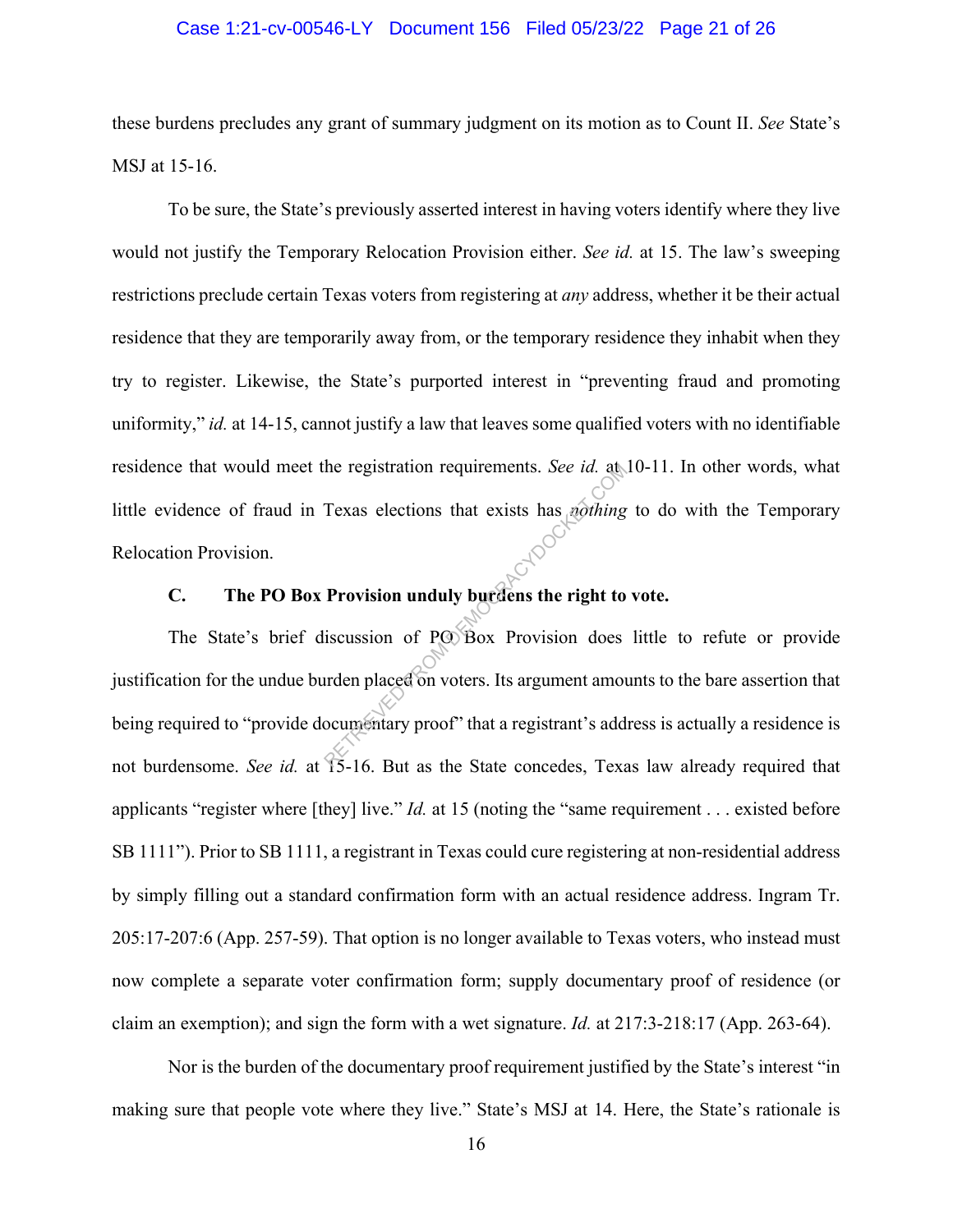#### Case 1:21-cv-00546-LY Document 156 Filed 05/23/22 Page 22 of 26

undermined by the fact that Texas law already required voter registrars to send confirmation notices to voters whose listed address did not appear to reflect their actual current residence, *see* Tex. Elec. Code  $\S$  15.051(a), including voters whose registration addresses appeared to be nonresidences. *See* Ingram. Tr. 205:17-207:6 (App. 257-59). Even before SB 1111, voters were "not allowed to . . . have a commercial post office box or [] similar" listed on their registrations and would be provided a "notice of incomplete" if they sought to do so. Torres Tr. 80:4-12 (Suppl. App. 002). As Lupe Torres, the registrar for Medina County explained, "that's been [the law] a while." Torres Tr. 80:22-81:7 (Suppl. App. 002-03).

 The new law simply requires some, but not all, Texans to provide proof of their residence. *See* SB 1111 §§ 2-5 (App. 001-05). A voter who entered their address incorrectly or who wishes to change their address, for instance, need only submit a standard form. But if a registrant's address appears to be a "commercial post office box or similar location that does not correspond to a residence," SB 1111 § 2 (App. 001-002) (amending Tex. Elec. Code § 15.051(a)), they are now sent a distinct confirmation notice form that requires that they present documentary proof of residence or claim an exemption. Indeed, the Secretary of State's designee admitted that he did not "know why we can't use [the new Form 17-4] as a change of address form," and suggested that if the voter is "not still claiming to live at the [commercial post office box or the like], then . . . we should maybe use this as a change of address form . . ." Ingram Tr. at 221:4-224:2 (App. 265-68). In other words, even the Secretary cannot explain the arbitrary distinction that requires only voters with PO Boxes and non-residential addresses on file to submit proof of residence when updating their address but allows all others to perform the same tasks without imposing an additional evidentiary burden. requires some, but not all, I exans to prevent<br>01-05). A voter who entered their addresses<br>natance, need only submit a standard form<br>al post office box or similar location th<br>pp. 001-002) (amending Tex. Elec. Code<br>notice f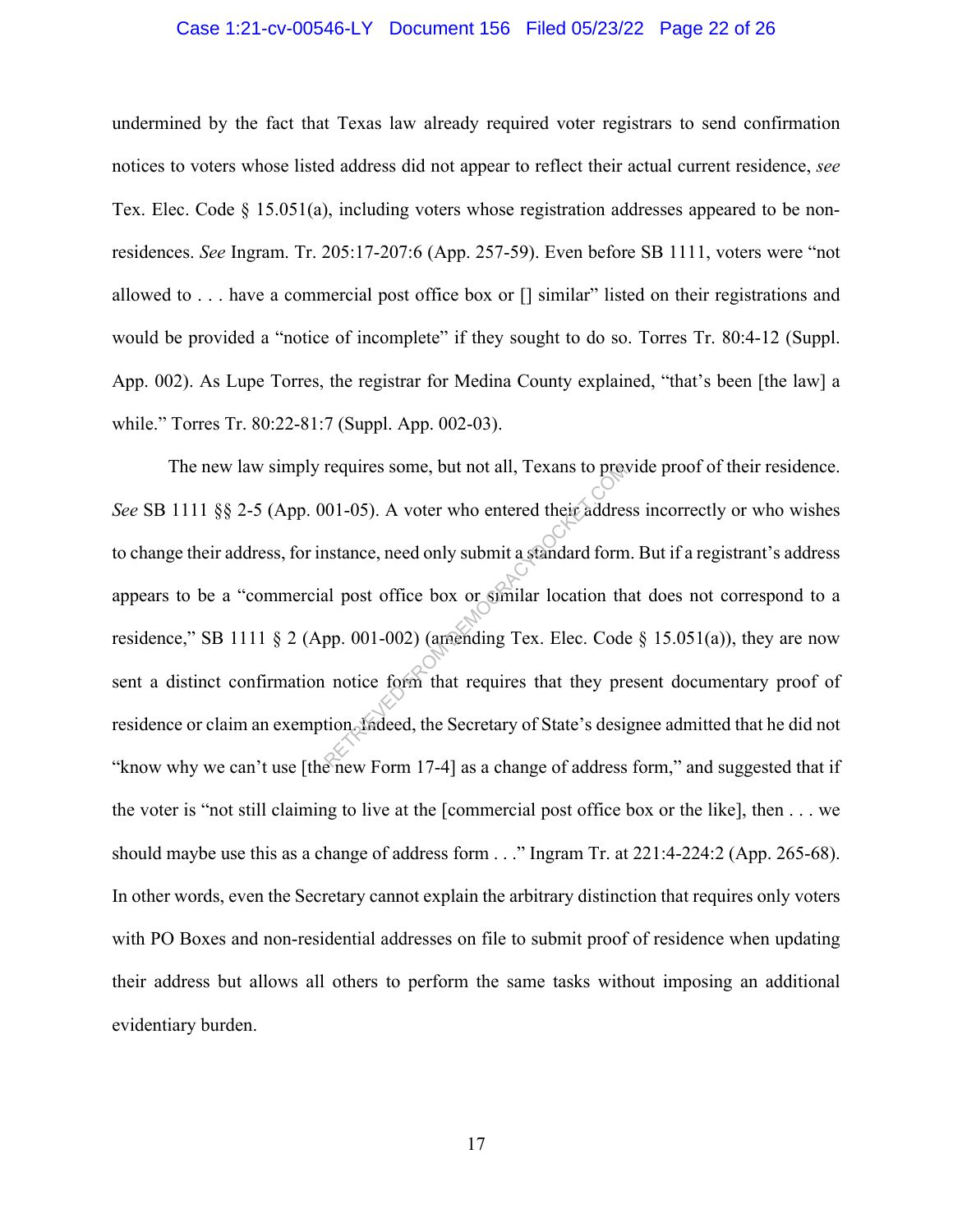#### **IV. SB 1111 violates the Twenty-Sixth Amendment.**

The State argues that SB 1111 does not violate the Twenty-Sixth Amendment because the law has not made voting more difficult; that SB 1111 allows college students to register to vote wherever they live; and that SB 1111 did not substantively change Texas's voter registration laws. *See* State's MSJ at 16-17. The State is wrong in all respects.

SB 1111's Temporary Relocation Provision substantively changed Texas's voter registration laws to prohibit Texas voters from registering at addresses they no longer "inhabit" at the time of registration, even if they are only temporarily away from that address and intend to maintain it as their true residence. Simultaneously, Texas law forbids these individuals from registering to vote at places where they intended to live only temporarily. The law thus creates a catch-22—college students who no longer inhabit their family homes at the time they register, and who also do not intend to remain indefinitely at temporary quarters in their college towns, have no clear address with which they may register to vote. The Temporary Relocation Provision thus operates as a denial or abridgment of the right to vote in violation of the Twenty-Sixth Amendment. Because the Temporary Relocation Provision cannot survive strict scrutiny, the State is not entitled to summary judgment. *See* Pls.' MSJ at 28-31. sidence. Simultaneously, Texas law for<br>where they intended to live only tempor<br>who no longer inhabit their family homes<br>main indefinitely at temporary quarters in<br>ey may register to vote. The Temporar<br>ment of the right to

Under the Twenty-Sixth Amendment,<sup>6</sup> a statute "denies" the right to vote if it results in a person being "prohibited from voting," and "abridges" the right to vote if it "makes voting *more difficult* for that person than it was before the law was enacted or enforced." *Tex. Democratic Party v. Abbott*, 978 F.3d 168, 188, 191 (5th Cir. 2020) ("*TDP II*"). The Temporary Relocation Provision prohibits college students and other young Texans who have temporarily relocated from

<sup>&</sup>lt;sup>6</sup> The Twenty-Sixth Amendment provides that "[t]he right of citizens of the United States, who are eighteen years of age or older, to vote shall not be denied or abridged by the United States or by any State on account of age." U.S. Const. amend. XXVI, § 1.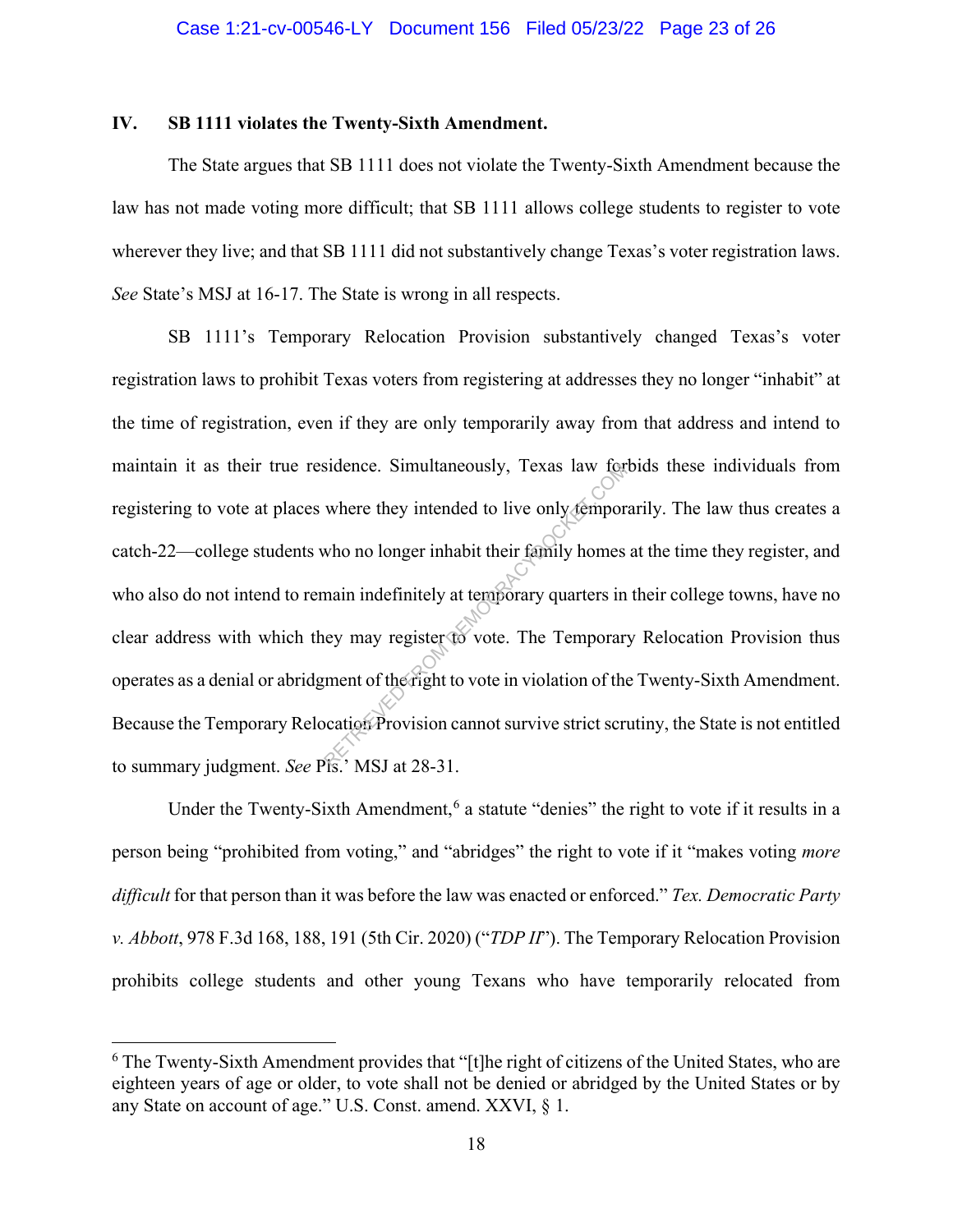#### Case 1:21-cv-00546-LY Document 156 Filed 05/23/22 Page 24 of 26

registering to vote using a home that they do not actively "inhabit" when they attempt to register, even if they consider that previous address to be their home. As Plaintiffs' expert, Dr. John Holbein, explains, "[i]n Texas the large majority of students living at dorms use . . . temporary housing locations as their voter registration address." Holbein Rep. at 39-40 (App. 065-66). Texas law always prohibited these students from establishing residence where they attend school unless they intended to remain there. SB 1111 now prohibits them from establishing residence at the home they inhabited before leaving for school, foreclosing all opportunities for them to register and vote.

The Temporary Relocation Provision, thus, is subject to strict scrutiny and cannot survive.<sup>7</sup> The Attorney General argues that SB 1111 advances several interests, including ensuring that people vote where they live, preventing fraud, promoting uniformity, and running efficient elections. *See* State's MSJ at 17. But the Temporary Relocation Provision furthers none of these interests; for many young Texans, the terms of the Temporary Relocation Provision foreclose them from voting *anywhere*. The State cannot advance an interest in preventing voter fraud by prohibiting eligible young Texans from voting altogether. *See Burdick*, 504 U.S. at 434. Example 12 alwances several interests that SB 1111 advances several interests that SB 1111 advances several interest<br>we, preventing fraud, promoting uniform<br>t 17. But the Temporary Relocation Provision serves were State ca

Nor is the Temporary Relocation Provision narrowly tailored. Texas law elsewhere prohibits voters from providing false residence information on a voter registration form, which accomplishes the same objectives that the State purports to achieve through the Temporary Relocation Provision—ensuring people vote where they live—without depriving young voters of

<sup>7</sup> The applicable level of scrutiny for Twenty-Sixth Amendment claims remains an open question in the Fifth Circuit, *TDP II*, 978 F.3d*.* at 194, but other circuits have held that laws denying or abridging the right to vote an account of age are subject to heightened judicial scrutiny, *see, e.g.*, *Luft v. Evers*, 963 F.3d 665, 671 (7th Cir. 2020) (applying *Anderson-Burdick* framework); *Walgren v. Howes*, 482 F.2d 95, 100-02 (1st Cir. 1973) (explaining that "compelling interest" standard would apply where town denied or abridged right to vote).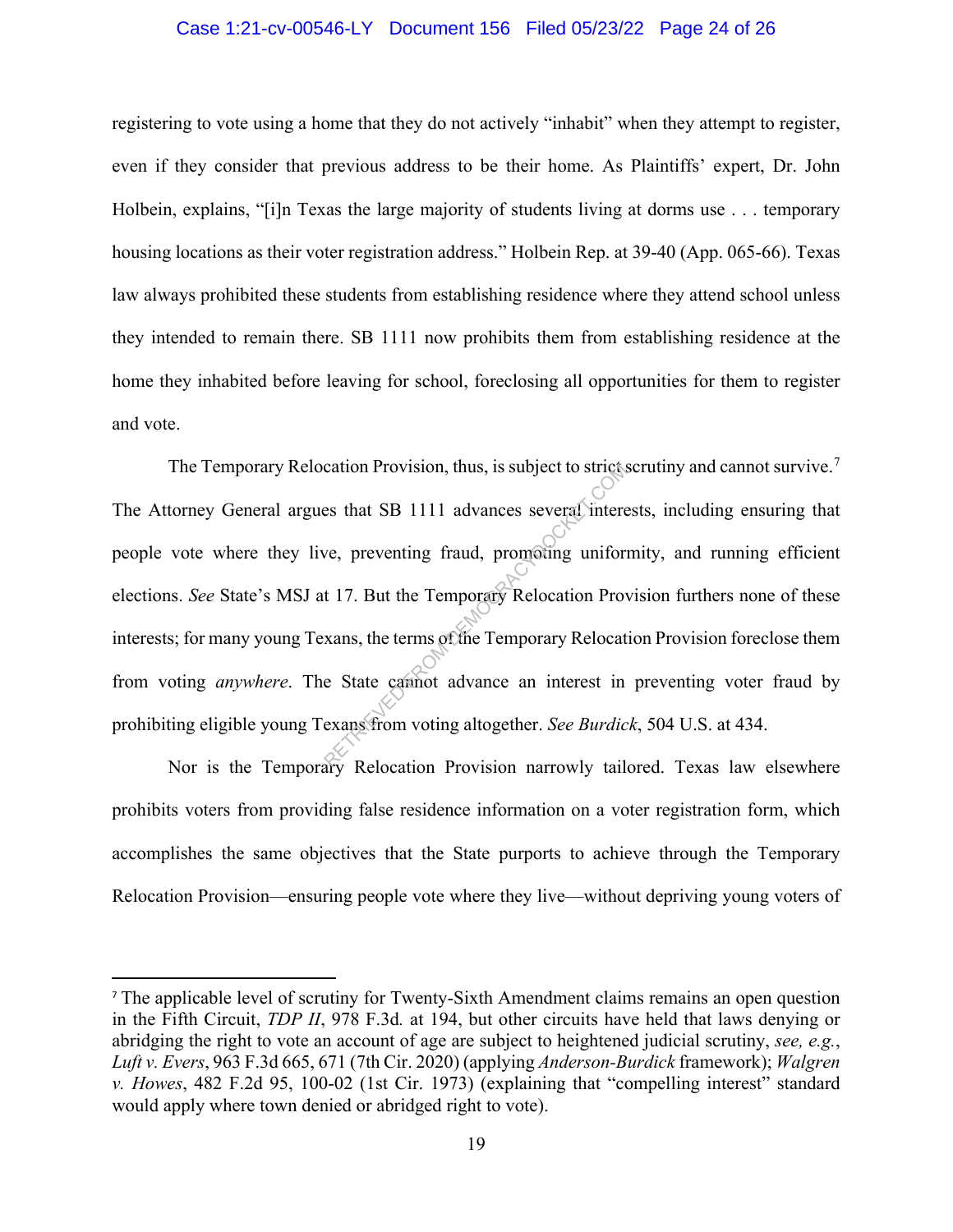#### Case 1:21-cv-00546-LY Document 156 Filed 05/23/22 Page 25 of 26

a place to register and vote with confidence that they are not breaking the law. *See* Tex. Elec. Code § 13.007. Further, by prohibiting young Texans from registering to vote at a place they may not currently inhabit but that may well be their domicile—their parents' home, for example—the Temporary Relocation Provision criminalizes a wider range of conduct than necessary to prevent voter fraud. It cannot withstand strict scrutiny and the State is not entitled to summary judgment on Plaintiffs' Twenty-Sixth Amendment claim.

#### **CONCLUSION**

For all the foregoing reasons, and the reasons in Plaintiffs' motion for summary judgment, the Court should deny Intervenor-Defendant Ken Paxton's motion for summary judgment and grant judgment as a matter of law to Plaintiffs on each Count in the complaint.

Dated: May 23, 2022 Respectfully submitted,

ļ. */s/ Uzoma N. Nkwonta*  Uzoma N. Nkwonta\* Christopher D. Dodge\* Graham W. White\* Melinda K. Johnson\* Michael B. Jones\* **ELIAS LAW GROUP LLP** 10 G Street NE, Suite 600 Washington, D.C. 20002 Telephone: (202) 968-4490 Facsimile: (202) 968-4498 unkwonta@elias.law cdodge@elias.law gwhite@elias.law mjohnson@elias.law mjones@elias.law Respectfully submitte<br>
Respectfully submitte<br>
Respectfully submitte<br>
Respectfully submitte<br>
Respectfully submitte<br>
Respectfully submitte<br>
Company of the Units of the Units of the Melinda K. Johnson\*<br>
Michael B. Jones\*<br>
FLI

> *Counsel for Plaintiffs* \*Admitted *Pro Hac Vice*